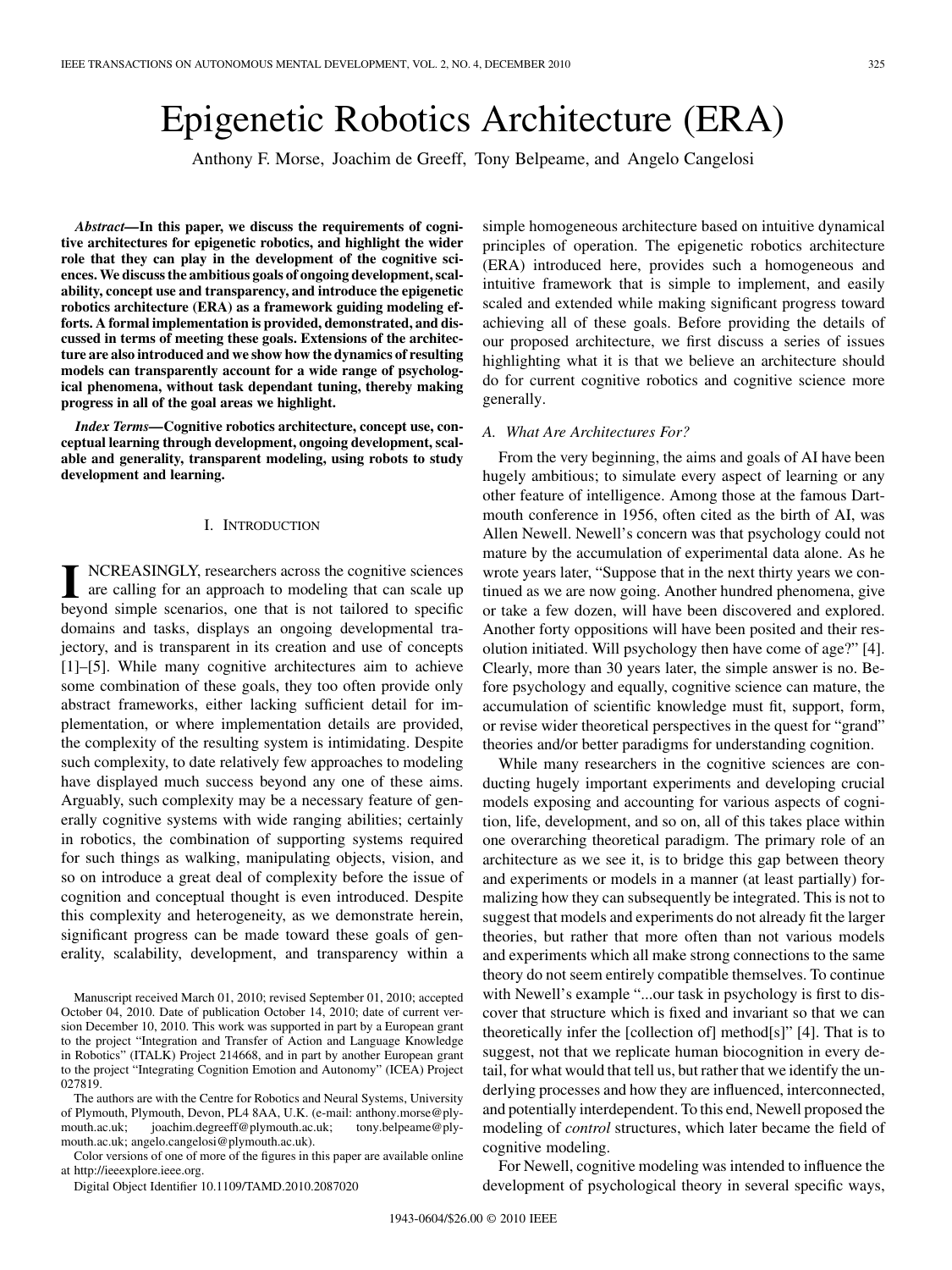which we believe are equally true for cognitive architectures: first, by providing a working model of some set of phenomena, the theorist is forced to be explicit about the specific details required to make that account work, thus an implemented simulation is far more rigorous and theoretically tight than an abstract flow chart, or some other boxology. Such implemented simulation also provides a working demonstration that the account given can truly produce the set of phenomena it is supposed to explain; the testability of the theory is guaranteed. Second, Newell suggested that modelers "...accept a single task and model all of it" [4] which is to say that all aspects of the phenomenon in question are explained and produced by the same model. With respect to Newell's first and second suggestions, current cognitive modeling has been a huge success, but this restricts the generality of the resulting models by accounting only for specific tasks. Newell's third suggestion, "to stay with the diverse collection of small experimental tasks, as now, but to construct a single system to perform them all" [4] presents the greater challenge facing modern cognitive modelers and would-be designers of cognitive architectures.

Despite the huge influence that the various computational approaches to modeling have had in the cognitive sciences (for example, the commonplace use of computational language), truly integrated cognitive modeling is extremely rare, even in modern robotics. And though Newell's views were expressed more than 30 years ago, and a great deal of progress has been made since then, the essence of his critique remains highly relevant to today's modelers, providing a rational underling our need for cognitive architectures. In summary, architectures for cognitive robotics should (at least attempt to) account for the integration of various cognitive phenomena and models from wide ranging domains into a single unified system, while providing sufficient guidelines for implementation and subsequent testing.

## *B. Why Bother With Autonomous Robots?*

The use of robots forces modelers to address the integration of cognitive features all the way from the sensory surface to the motor surface of a robot, which while not forcing domain generality, clearly provides a contrast to traditionally disembodied and isolated approaches in which models are provided with task relevant representations of the state of the environment, thereby avoiding the modeling of perception and introducing both design bias and grounding problems [6], [7]. In robotics, any model that cannot span this gap is, quite simply, insufficient to be the controller of an autonomous robot and must be rejected. While autonomous robotics, as a domain of research, clearly does not force the modeling and integration of all cognitive phenomena, it is interesting that the inclusion of, even simple, artificial embodiment forces the integration of perception, thought, and action, and represents a significant step toward the truly unified systems required to provide the integration that cognitive scientists ultimately require of their theories. This would seem not only to be a tool for better understanding human cognition, but also for understanding and developing cognitive systems more generally.

Of course, the development of cognitive robots is, for many researchers, a goal in itself, but the radical changes in the ways that we design and model cognitive systems, resulting from cognitive robotic enterprises, have wider implications for understanding cognition. It should also be obvious that such integration of the facets of cognition, whether through cognitive robotics or cognitive modeling, does not need to have a lot to do with embodiment or sensorimotor approaches. Indeed, there are various notable approaches to the integration and unification of computational models. Perhaps the most well-known example is the subsumption architecture [8] in which complex behaviors are decomposed into layers of behavioral modules, each implementing successively more complex goals while subsuming the decisions of previous layers. Thus, the decisions of low levels producing obstacle avoidance can be influential in higher layers, producing goal-directed movements. Such approaches to behavior-based robotics follow a different decomposition to more traditional Sense-Model-Plan-Act decompositions, thereby solving engineering problems and hinting at potential biological solutions. As with most cognitive architectures, the complexity of implementation quickly becomes intimidating and difficult to manage. Though subsumption does not necessarily have to be achieved computationally or even hand designed, in practice it typically is.

In another branch of embodied modeling following a dynamical systems approach [9], [10], agents are typically controlled by neural networks evolved to solve minimally cognitive tasks. Here, the complexity of integrating perception, thought, and action is offset by the simplicity of the environment, embodiment, and task, and rarely is the resulting control system considered in traditionally cognitive terms. Nevertheless, such approaches consistently provide surprising insights into both the biological and psychological processes underlying cognition. Unfortunately, with current methods the search/design problem scales exponentially with the complexity of desired behavior of the resulting agent, which along with the increasing difficulty of evaluating the fitness of phenotypes, is the primary reason why evolutionary models remain at the level of minimal cognition. Despite these problems, there are some promising approaches attempting to resolve these issues [11].

From a dynamical systems perspective, embodiment itself is equally crucial to understanding cognitive processes, which emerge from the coupling between agent and environment. For example, though bipedal robots can be made to walk using largely disembodied methods, such as zero moment point, careful consideration of the human body (and bodies of other animals) reveals an ability to walk in a narrow range of conditions purely based on passive dynamics. This narrow niche can then be extended through the addition of powered movements working with and influencing the forces exerted on the body's natural dynamics [12]. Such powered passive dynamics approaches require a fraction of the computational power of more traditional methods for nondynamic bodies such as zero moment point. They also provide similar energy consumption during walking to their human counterparts, and result in far more natural walking gates [12], [13]. The point here is to highlight the many and varied roles that embodiment can play, and that seemingly (computationally) complex phenomena can often be offloaded to some large extent into the body and the environment, massively simplifying the computational control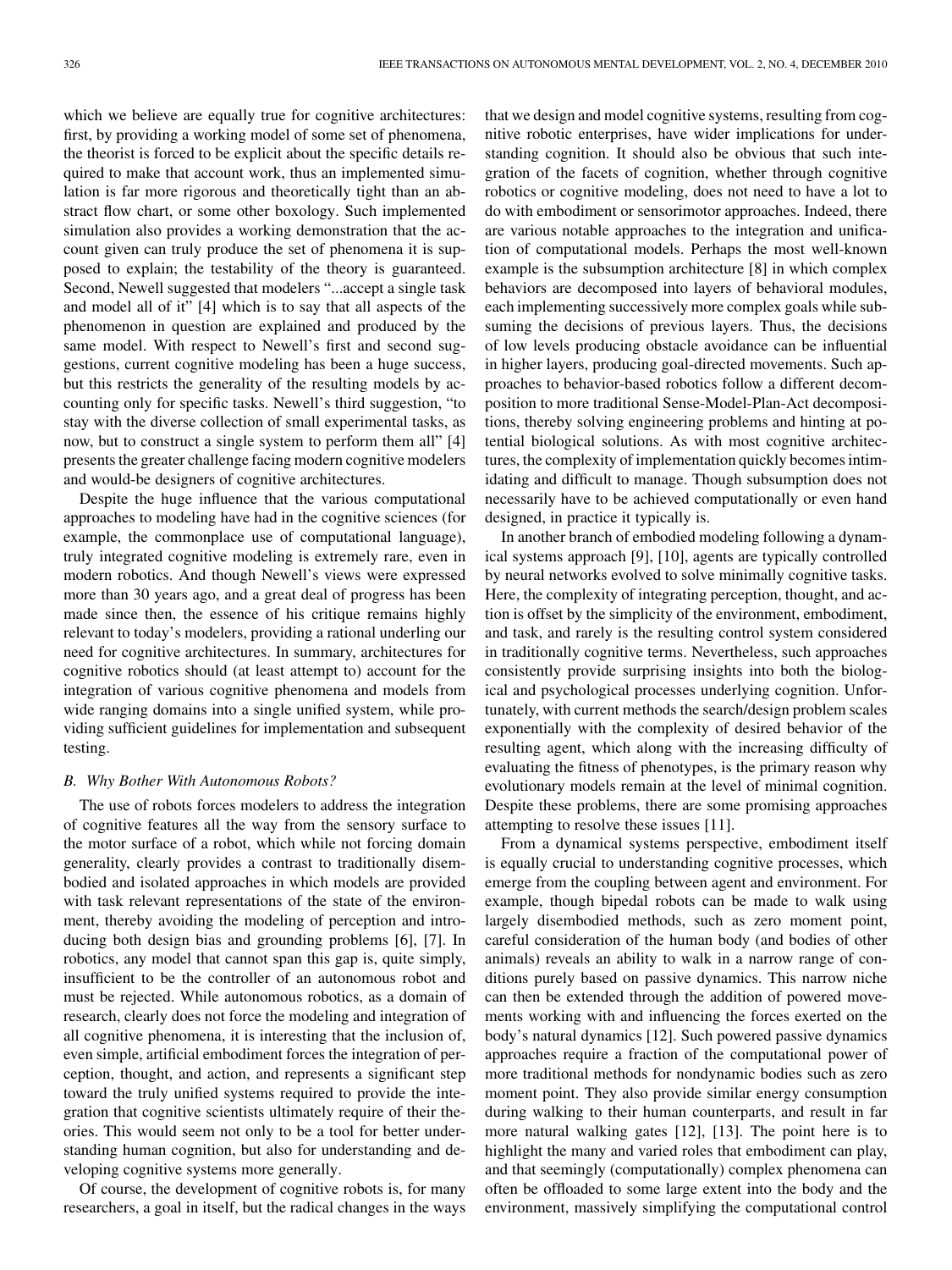structures and processes required. Such paradigms clearly have much to offer, providing a radically different interpretation of cognition from the traditional computer–mind metaphor.

Taking advantage of this requires careful consideration of the role of the body and the environment in extending our cognitive abilities [1], [14]. Moreover, careful consideration, not only of embodiment and autonomy, but also of the interdependence of cognitive functions leads to a reappraisal of the boundaries of cognition. For example, areas traditionally treated separately such as action production, skills, scene analysis, and representation are, following these developments, better considered as inseparably interdependent and fall under the more general label of perception. These varied reasons all support the important role that cognitive robotics research can play in the development of cognitive architectures.

## II. WHAT SHOULD AN ARCHITECTURE DO?

Having both summarized the highly ambitious motivations for designing cognitive architectures and emphasized some of the important contributions that cognitive robotics can make, we now turn to the question of exactly what we want to achieve with our cognitive architecture. Clearly, a fully transparent model of all cognition (if such a thing is even possible) would be fantastic, but in making steps toward that ultimate goal, we are currently setting our sights a little lower. In light of the arguments that we have reviewed in the introduction, this section now defines three aspects of cognition that are central to cognitive architectures in epigenetic robotics.

## *A. Ongoing Development*

In developmental psychology and epigenetic robotics, it is clear that cognitive systems should not be viewed as static systems that, once designed, are to be performing perfectly in their designated niche, but rather should undergo an ongoing development through interaction with their environment. Cognition, at least in any natural form, is never the result of genetics alone [15], [16], but results from the interplay of genetics (or in the case of nonevolved artificial systems, algorithm design) and the environment such that new behaviors, skills, and abilities emerge throughout the lifetime of the system. In many cases, this ongoing development follows a necessary sequence where the acquisition of certain abilities is a prerequisite of subsequently emergent ones. modeling cognitive systems that display an ongoing emergence or developmental path is proving highly challenging and progress in this important aspect of cognition has to date been extremely slow. Nevertheless, we believe that the importance of ongoing development should be a high consideration in the design of any cognitive architecture.

## *B. Concepts and Transparency*

Following the aims of cognitive architectures set out in the introduction, cognitive architectures must account in some transparent way for the existence of the resulting cognitive behaviors and capacities. As we have already indicated, a fully detailed model of human biology would remain a biological theory, and on its own, would not necessarily advance our understanding of human cognition. Having said that, insights and abstractions from biology are extremely important, but equally important in

developing an understanding of cognition is that there is some transparency in the principles of operation in a model or architecture. In even partially accounting for cognition, without transparency it would remain unclear that our models really are cognitive rather than simply appearing so. To this end, we stress that the hallmark of human cognition is the ability to develop, ground, manipulate, and otherwise use conceptual knowledge of the world. While we fully accept that cognitive architectures with alternative goals do not need to emphasize the importance of conceptual knowledge, for us this is a central requirement. By the same rational, it is not sufficient to simply assume and design-in the existence of concepts, symbolic, or otherwise, as this would not truly account for their existence. Rather, knowledge organized in recognizable conceptual structures should emerge from the system through interaction with its environment.

# *C. Scalability and Integration*

Our final requirement is that a cognitive architecture should not be bound to a single domain of cognitive performance, but should integrate a wide range of phenomena and be scalable in its potential to integrate more. This would seem to constitute the major difference between a model and an architecture. In the next section, we now briefly review one theoretical paradigm having some potential to address the aspects of cognition that we have identified as central to the development of an epigenetic robotics architecture.

## III. CONSTRUCTIVISM AND SENSORIMOTOR THEORIES

Constructivist accounts of cognition assume that cognitive agents (human or otherwise) have an innate, but limited, and in some cases absent, knowledge of the world they inhabit, the actions that they can perform, and the likely effects of those actions. Extensions of this knowledge gained during the lifetime of an agent must then be constructed; developing from and remaining grounded in innate knowledge (primitives), the experiences that the agent has with its environment, and combinations thereof [6], [17]. Though typically focused on experience rather than innate knowledge, sensorimotor theories provide a highly intuitive account of the construction of world knowledge and other cognitive capacities during the lifetime of an agent. Such intuitive accounts also provide insights into the processes and mechanisms involved in biological cognition, question some of the well-established assumptions in cognitive science, and suggest a route to modeling the artificial development of cognitive systems in robotics, of which ERA is an example.

In considering both innate primitives and experience, the latter is viewed as a far richer source of information about an agent's current environment than innate primitives bestowed through evolution, which are presumably (but not necessarily) far less adaptive at the timescale of an individual. Despite this bias, it is important to view both cognitive and physical development as resulting from the interplay between an agent's genetic inheritance and its environmental experiences. Neither ontogeny nor cognition can result from nature or nurture alone and drawing such dichotomies can be highly misleading [15], [16]. Experiences then can never be the nature free experiences of an objective world that, as developed cognitive agents, we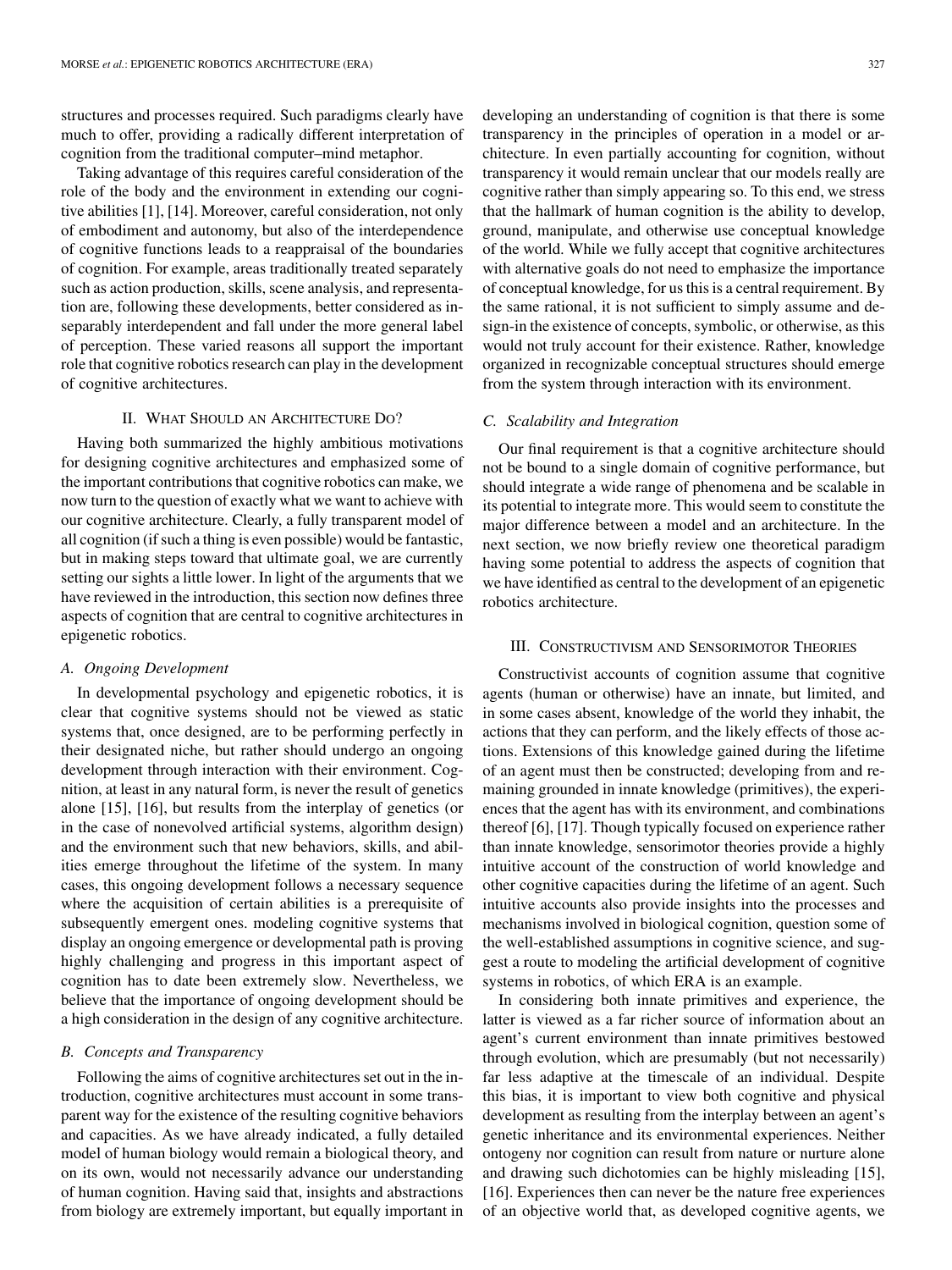are sometimes disposed to assume, rather for any agent, experiences are both embodiment and cognitive centric in that they are experiences of that agents bodily interactions with a world interpreted in the light of past experiences. They exist in the combination of sensory, somatic (available indictors of bodily well being, primarily; internal bodily sensations, metabolic factors, and hormonal influences), and motor factors. This is not to claim, as others have [18], that all knowledge has a motor component, nor that all knowledge is inextricably tied to the sensory, somatic and motor surfaces. To clarify, though all knowledge is clearly grounded in either these surfaces, innate primitives, or combinations thereof, much of the development and construction of cognition is a process of abstraction to the extent that all cognitive capacities reside on a continuum with these basic sources of information at one extreme [19]. Thus, proposing a continuum of abstraction rejects the necessity for qualitative distinctions and specialized mechanisms beyond those already implied in the most basic of sensorimotor learning systems. So while the developed human brain clearly makes use of a great deal of specialized circuitry, much of this circuitry is itself a product of the ongoing development of the agent in interaction with its environment [20], [21].

At the heart of all sensorimotor theories of cognition is the claim that perception is, to a large degree, based upon the use of sensorimotor knowledge in predicting the future sensory consequences of an action, either overtly executed or covertly simulated [3], [5], [22], [23]. From a modeling or architectural perspective, such an approach is appealing for two distinct reasons; first, as the sensory consequences of executed actions are readily available, most learning methods are applicable and there is no need for distinct training or learning phases. Second, sensorimotor accounts of cognition are inherently both modality and domain general in that they do not presuppose any specialized process specific to any particular modality or domain, rather the general process of sensorimotor learning is applied to whatever input/output streams happen to be available, and in whatever domain the information therein pertains to.

## *A. Perception*

Our perception of continuous contact with a rich visual world laid out in front of us is somewhat misleading. In fact, our actual sensory input is highly impoverished. For example, visual acuity is focused on an area the size of a thumb nail at arm's length. From a sensorimotor perspective, our perception of objects outside the fovea (including those outside our current field of vision) is largely constructed from predictions of what you would see if were you to look in this or that direction. It is worth noting that such perception is clearly supported by processing of the sparse input from the periphery of our visual field, and mechanisms drawing attention to movement, flashes, and other changes and that these mechanisms are supportive of sensorimotor learning rather than inherently bound to it. As we move away from "low-level" sensorimotor predictions, objects should be identifiable through the profile of interactions that they afford. To use a common example; we can perceive a plate as round, not because it projects a round image onto our retina, but rather because we can predict how our sensory contact will change as we move a little this way or a little that way. This

rather sparse account supposes that such profiles can be constructed and recognized leading to the recognition of objects in the world in terms of their Gibsonian affordances [24]. This construction of profiles of interaction is both crucial to the ability of sensorimotor theories to account for high level cognitive/mental perception, and is also the least detailed and most challenging aspect. Few sensorimotor theories do more than just suppose an ability to do this. Nevertheless, such embodiment centric accounts of perception are supported by a large number of psychology experiments exposing various bodily biases in categorization.

Barsalou *et al.* [25] highlights some of the ways in which body posture and action effect perception and cognition. For example, subjects rated cartoons differently when holding a pen between their lips than when holding it between their teeth. The latter triggered the same musculature as smiling, which made the subjects rate the cartoons as funnier, whereas holding the pen between the lips activated the same muscles as frowning and consequently had the opposite effect [26]. Moreover, bodily postures influence the subjects' affective state, e.g., subjects in an upright position experience more pride than subjects in a slumped position. Further compatibility between bodily and cognitive states enhances performance. For instance, several motor performance compatibility effects have been reported in experiments in which subjects responded faster to "positive" words (e.g., "love") than "negative" words (e.g., "hate") when asked to pull a lever towards them [27]. Smith and Samuelson [28] demonstrate that the typical spatial location of (and hence, body posture when reaching for) objects relative to the subject can be a stronger influence in learning their names than the correlation between hearing the new name and attending to a new object. We will return to Smith and Samuelson's experiments later in this paper, using them to demonstrate aspects of the implemented architecture.

## IV. CONCEPTUAL SPACES

Having identified the transparent generation, grounding and use of conceptual structures as a key target of our architecture, we now briefly review the conceptual spaces theory of concepts. A classical distinction in most conceptual theories is whether concepts should be represented as theories themselves or as values in some parameter space. While the former method would be most suitable for a symbolic account of cognition, the latter would seem more compatible with connectionist and neural approaches. An interesting position in the middle is the so-called conceptual space (CS) as described by Gärdenfors [29]. Conceptual spaces are postulated as a way to represent knowledge on a level that resides in between the symbolic approaches on the one hand, and connectionist modeling on the other. Connectionist models and neural networks are seen as subconceptual, providing detailed processing of the lowest level of information units, while symbolic processing is seen as the most abstract form. To account for both the construction of concepts and their transparent use, our architecture must bridge this apparent methodological gap. As such, the CS is posed in between these levels, describing concepts in terms of geometrical shapes that are linked or grounded in sensory properties, but may also exhibit symbol-like behavior [19]. A CS consists of a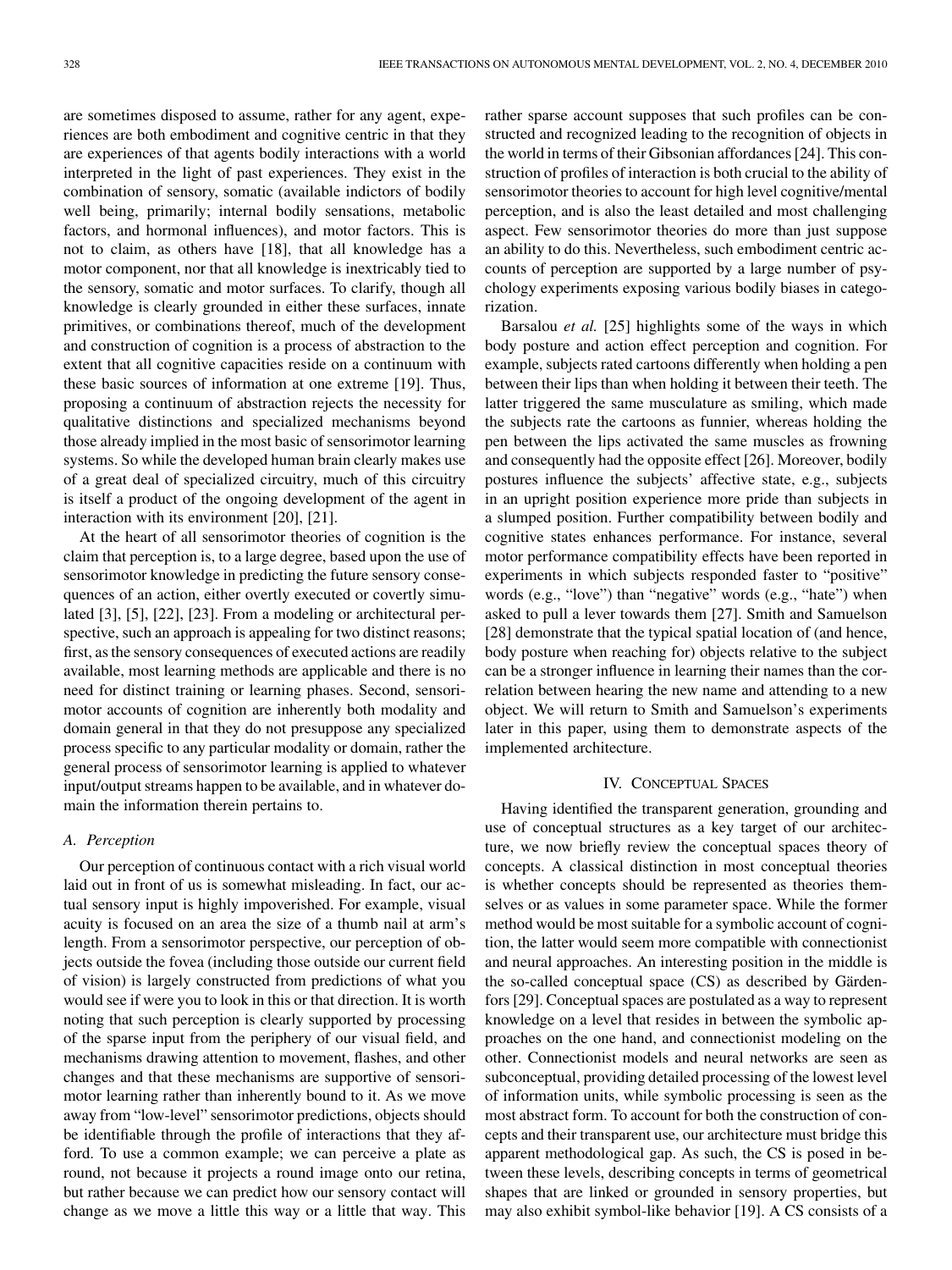geometrical representation in vector space along various quality dimensions. In a nutshell, a CS is a collection of one or more domains (like color, shape, or tone), where a domain is postulated as a collection of inseparable sensory-based quality dimensions with a metric. Examples of quality dimensions are *weight*, *temperature*, *brightness*, *pitch*, *loudness*, and *RGB values*. For instance, to express a point in the color domain using RGB encoding, the different quality dimensions "red," "green," and "blue" are all necessary to express color values and are hence, inseparable. Other domains may consist of one or more quality dimensions. In its simplest form, a concept can be represented as a point in the conceptual space, where the coordinates of the point determine the features of the concept. For example, an instance of the concept RED may be represented as a point (255, 0, 0) in the RGB color domain and an instance of the concept BLUE as another point (0, 0, 255) in the same space. In principle, any domain may be used, although for some domains it might be easier to extract the relevant dimensions than for others.

A system equipped with conceptual knowledge structured in a CS can classify newly observed stimuli as belonging to a particular concept by calculating the weighted distance from the stimuli to every other instance of concepts already present in the CS. The observed stimulus is then assigned to the closest existing concept. Furthermore, a CS allows for the representation of concepts through prototypes, which enables it to display typicality effects observed in human conceptualization. Rosch [30] pointed out that many everyday concepts are prototypical in nature, i.e., humans regard certain instances for a specific concept to be more typical than others. For example, for the concept BIRD, the instance ROBIN is thought to be more "bird-like" than the instance PENGUIN. Hence, it seems that specific instances exhibit a graded membership to an idealized prototype. A conceptual prototype is built through the addition of exemplars for the specific concept, where the mean values of all quality dimensions encode for the coordinates of the prototype, and the variance of all exemplars determines the prototype's size. More general conceptual prototypes will therefore, due to their high variance, typically not be exact points in the CS, but rather define a certain convex region, while more specific prototypes may consist of an exact point in the CS. Through distance calculation from exemplar to prototype, it is possible to derive the most prominent exemplars for a certain concept, allowing the CS to exhibits both prototype and exemplar properties.

## *A. A Need for Richer Representations*

Even though a CS could potentially be suitable for the representation of concepts, a number of drawbacks can be identified. First, it is not always clear from Gärdenfors work how the quality dimensions that are needed to express concepts can be found automatically as they are typically either defined beforehand or through multidimensional scaling. Second, the ability of CSs to represent nonlinear classes is highly limited. Gärdenfors suggests that nonlinearity can be dealt with by stretching dimensions through weighting depending on attention mechanisms, but this would clearly not work for many nonlinear classes. Even once proto-concepts are formed their subsequent use must be

further explicated. Common use of concepts can be understood in terms of

- *Priming and Association*: the way humans use conceptual knowledge as part of their cognitive ability appears to be more elaborated than a simple matching of features process. For instance, priming (both perceptual and lexical) can greatly influence the way humans perceive and classify objects. So the manner in which an object is perceived depends not only on its perceptual features, but also on any priming that may have occurred before the observation. Also, an observation will typically not just activate one specific concept, but rather activate a "web" of associated concepts. For instance, when perceiving FIRE, the concept of FIRETRUCK, FIREMAN, and WATER may be readily available for most people, even though there is no clear perceptual similarity between these concepts.
- *Compositionality*: this refers to the ability to combine concepts into new concepts. This is not a simple conjunction of two concepts, where the meaning of the new one lays in between the other two. Rather, the first concept will act as a modifier on the second by imposing contextual limits and/or extensions on the features of the second concept. Sometimes this may be relatively straightforward, e.g., BIG CUP denotes a specific subset of all CUPs, namely the ones that are big. Others are notoriously harder, e.g., STONE LION (example given by Gärdenfors), because the modifier STONE creates a lot of properties that are not normally associated with LION, only the shape remains intact.
- *Hierarchy/Taxonomy*: concepts are typically part of a taxonomy, so knowledge about the properties of a concept higher up in the taxonomy tree generates access to knowledge about subordinate concepts. For instance, if it is known that a CAT is a subordinate of the concept MAMMAL, all sorts of properties may be inferred even though they do not need to be observed as belonging to CAT explicitly. In this case, we may know that MAMMAL is typically warm-blooded and feed their young, so this is inhered by the concept CAT. Such a hierarchical organization needs to be viewed separately from associative structures, as concepts may be associated with each other even though they are not in the same taxonomy (as is the case with the FIRE example given above)

## V. THE ERA

Following the extended discussion of the rather ambitious requirements that we have set out for a cognitive architecture, and several theoretical positions having relevance to meeting those varied requirements, we now introduce the core of ERA as an architectural framework and provide a simple example of implementation and use. On first appearances, the ERA architecture is rather simple, perhaps overly so consisting only of a homogeneous hierarchy, yet we believe the ERA framework to be; extremely powerful, consistent with constructivist sensorimotor theories, easily extended, and perhaps most importantly, to provide advances in scaling up beyond simple scenarios, in integration, cumulation and generality, and in displaying an ongoing developmental trajectory. We do not claim to have solved all of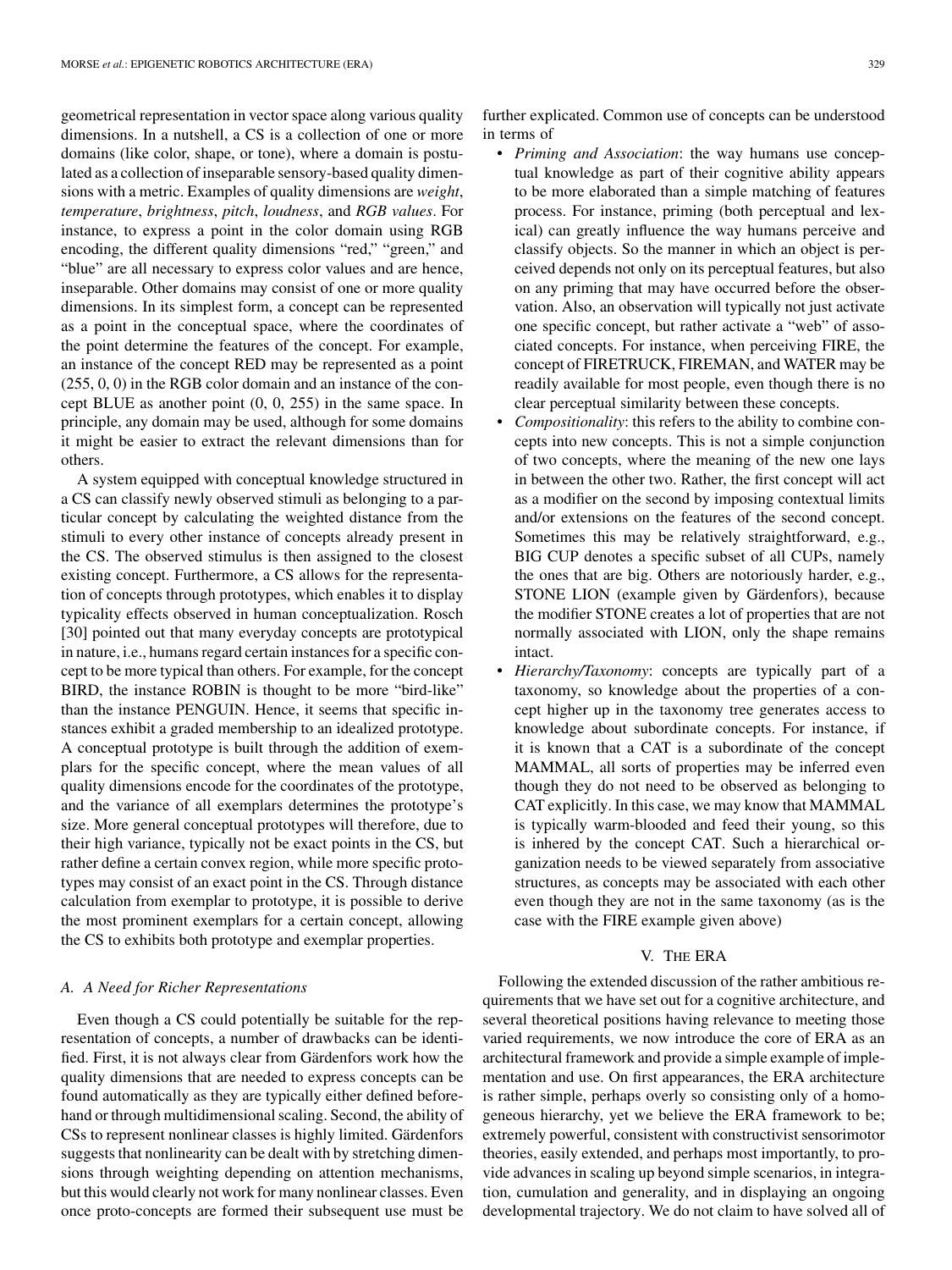the issues and developed an architecture that can do it all, rather our more modest claim is that we have made progress toward these ambitious goals as we shall discuss further at the end of this paper. We now turn to a more formal mode of modeling and describe the elements that constitute the ERA architecture.

# *A. The Basic ERA Unit: Structured Association Between Self-Organizing Maps*

The basic unit of the ERA architecture is formed by the structured association of multiple self-organizing maps [31], resulting in structures with a strong resemblance to localist Interactive Activation and Competition (IAC) models which have a long history of use in modeling psychological phenomena [32]–[34]. Each self-organizing map (SOM) receives a subset of the input available to that unit and is typically partially prestabilized using random input distributed across the appropriate ranges for those inputs. For example, a SOM receiving three inputs as the average red, green, and blue values from a region of an image, can be prestabilized by training with randomly generated RGB input values such that it forms a conceptual color space. Increasing the probability of extreme values in the randomly generated training data ensures that the resulting stable map fully covers the range of possible input values, without this step mid-range values would tend to pull in the extremities of the map resulting in poor coverage of those extremes. Standard equations for generating SOMs are shown below.

Initial activation of SOM units

$$
A_j = \sqrt{\sum_{i=0}^{i=n} (v_i - w_{ij})^2}
$$
 (1)

where  $A_i$  is the resulting activity of each node in the map following a forward pass,  $v_i$  is an input, and  $w_{ij}$  is the weight between that input and the current node. The winning node is the node with the smallest value for  $A_i$ .

Final activation of SOM units

$$
y_i = e^{\left(\frac{-\beta_i}{2\sqrt{n}}\right)}\tag{2}
$$

where  $y_i$  is the final activation of the *i*th node in the map,  $\beta$  is the distance from node  $i$  to the winning unit, and  $n$  is the total number of nodes in the map. Note: units not within the neighborhood size are set to zero output activation, the neighborhood size and learning rate are monotonically decreased and the map is taken to be stable when the neighborhood size is zero.

Weight changes

$$
\Delta w_{ij} = \alpha (v_i - w_{ij}) y_i \tag{3}
$$

where  $w_{ij}$  is the weight between input j and unit i, and  $\alpha$  is the learning rate.

*1) SOMs and CSs:* A SOM bears considerable resemblance to a CS in the sense that both allow for clustering of multidimensional data. The formation of convex regions in CSs, serving as prototypes, may be seen as an analogue to the SOMs classification of topological locations encoding certain regions of the input data space. However, some differences can also be noted. These are, among others, the fact that SOMs are able to compress high dimensional data into a lower dimensional structure, from the input space to the SOM space, in effect economizing the representation. While such compression is important to the function of the ERA architecture as we shall see in the next section, to understand the functioning of the basic ERA unit it is useful to consider the weight space of the SOM rather than the lower dimensional SOM space and hence ignore the dimensionality reduction for now.

While data representation within a single domain (such as color) may yield similar results when using either CSs or SOMs, CSs tend to include dimensions from different domains (e.g., color, size, and texture), while SOMs in general tend to be applied only to one specific domain (though nothing in principle precludes their use in multiple domains). Even so, where different modalities drive different SOMs it is possible to use each SOM as a lower level representational structure incorporated on a higher level in a CS-like fashion with other SOM based lower level structures [29]. This would be somewhat analogous to the usage of special "hub" SOMs as we shall now demonstrate.

*2) Putting SOMs Together:* Many recent models of cognition have combined multiple SOMs together through association with great success, both in modeling the connection between different brain regions and in modeling psychological function. For example, Westermann and Miranda [35] demonstrate that associations between auditory and vocalization maps can be used to model "b"abbling leading to the emergence of vowel categories. Li *et al.* have demonstrated age of acquisition effects [36], and vocabulary spurts [37], following similar map-based modeling, while Mayor and Plunkett [38] demonstrate taxonomic responding where visual and auditory maps are associated. Caligiore *et al.* [39] demonstrate compatibility effects in biologically structured networks of maps, more closely related to the hierarchies discussed herein.

In the simplest case, the ERA architecture comprises of multiple SOMs, each receiving input from a different sensory modality, and each with a single winning unit. Each of these winning units is then associated to the winning unit of a special "hub" SOM using a bidirectional connection weighted with positive Hebbian learning using the following equation.

Positive Hebbian learning

$$
\Delta w_{ij} = \alpha x_i x_j \tag{4}
$$

where  $w_{ij}$  is the weight between node j and node  $i, \alpha$  is the learning rate  $(0.01), x_i$  is the activity of the winning node in one map, and  $x_i$  is the winning node in ahub map.

In some cases, one of the existing input SOMs can be selected as the hub but more often the hub SOM will provide pattern recognition over the activity of the other SOMs in the ERA unit (see Fig. 1). This can be achieved by taking the coordinates of the winning units (in SOM space) of each input SOM as an input to the "hub." Again, if we know the number of SOMs connecting to a "hub," then we can prestabilize that "hub" by training with random values in the appropriate ranges.

The absence of antihebbian learning leads to the possibility of certain SOM units having connections to many "hub" units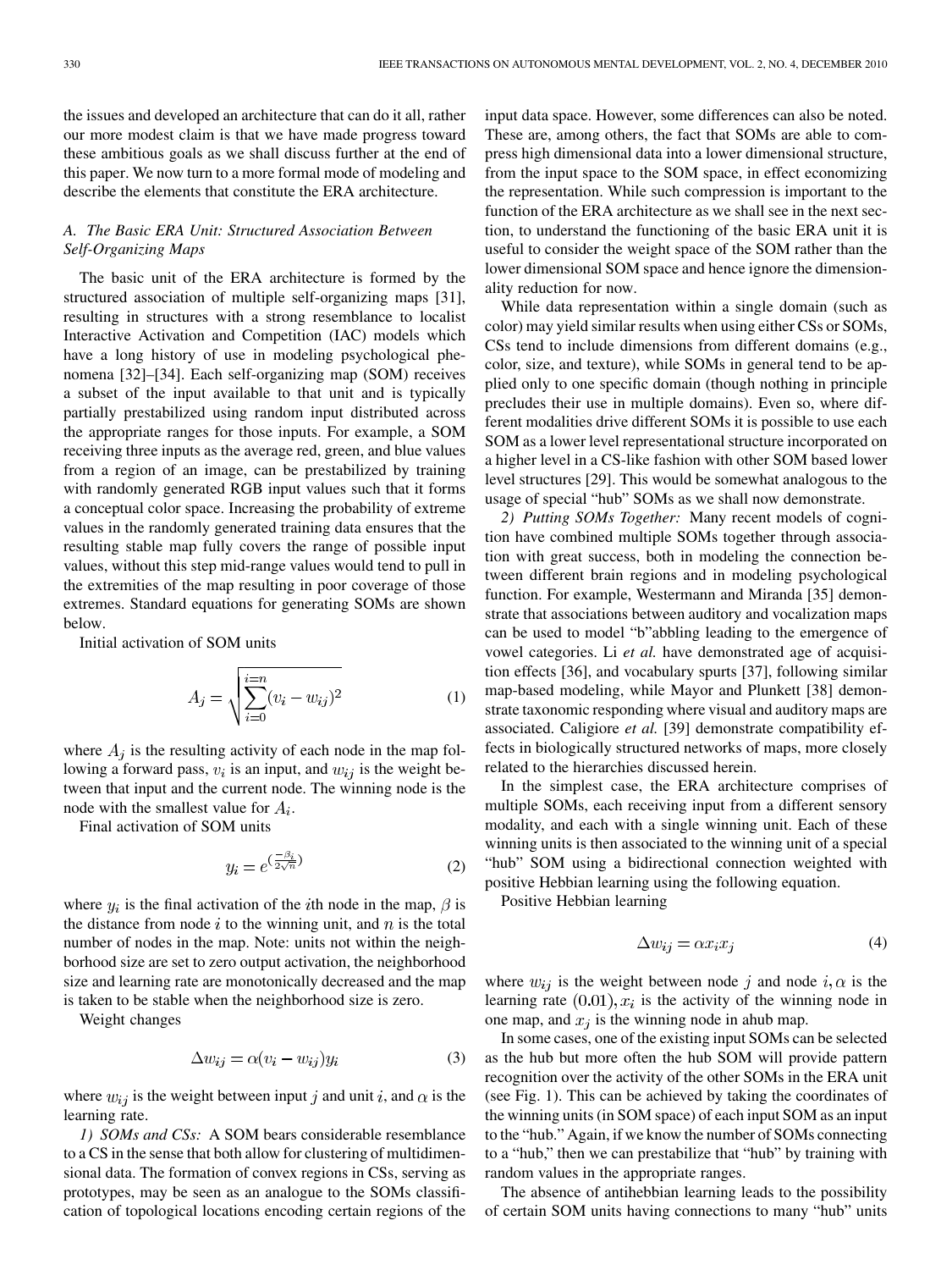

Fig. 1. Basic ERA unit. Multiple SOMs receive and classify different inputs, the winning units of which are associated to the winning unit of a "hub" SOM which either classifies the activity of the multiple input SOMs or classifies another external input.

and vice versa, however, as associations are built up between "hub" units and units in the other SOMs, and as the "hub" itself is differentially sensitive to the context of activity over the other SOMs, this rarely happens in practice and is not detrimental to the functioning of the overall model. If the "hub"is not specialized and instead an existing input SOM is used as the "hub," then an abundance of Hebbian connections is far more likely to become a problem and methods for reducing the number of connections must be considered. Obvious examples to consider would include the normalization of connection strengths, the addition of antihebbian learning, or the decay of connections. Each of these methods have their own drawbacks and it is up to the modeler to make decisions appropriate to the domain of their modeling even though such decisions will ultimately limit the domain of application of the resulting models.

Having established the winning units in the various SOMs via a forward pass from the input activity, activity within the ERA unit then spreads via the bidirectional Hebbian connections in much the same way as an IAC network, allowing the presence of features or concepts in one map or CS to prime features or concepts in the other maps/conceptual spaces. In comparison to localist IAC models, each map can be considered to be equivalent to a pool of mutually inhibitory conceptual units and thus, the mutual inhibition and self-excitation already present in the SOM continues to operate. As with localist IAC models, the priming effect between SOMs/pools not only conforms to psychological priming [33], [34], but behaves as a *content addressable memory*, displaying *graceful degradation*, *default assignment*, *flexible generalization*, and crucially *emergent schemata* [40], [41]. Furthermore, such structures have, in explicitly localist incarnations, been shown to display a very wide range of psychological phenomena resulting from the same functional structure and so, in a very real sense, this structure or model seamlessly integrates those phenomena such that every such structure will display all of these phenomena in the domain of input used.

As Mike Page comments with reference to such localist models, "I make no claim to be the first to note each of these properties; nonetheless, I believe the power which in combination they afford has either gone unnoticed or has been widely underappreciated." [41]. We are in complete agreement with Page on this and further suggest that the ERA unit as described



Fig. 2. General architecture of the model. SOMs are used to map the color space, the body posture, and the word space. These maps are then linked using Hebbian learning with the body posture map acting as a central "hub." The model can easily be extended to include other features such as visual and touch information in additional SOMs.

here relaxes the localist constraint of IAC models, and provides a grounded process of learning and development for these structures. As a simple demonstration of the basic unit of ERA in use, we now summarize the work published in Morse *et al.* [42]

*3) The ERA Unit in Action:* In a series of experiments related to Piaget's famous A-not-B error [43], and derived from experiments by Baldwin [44], Linda Smith, and Larissa Samuelson [28] repeatedly showed children between 18 and 24 months of age two different objects in turn, one consistently presented on the left, and the other consistently presented on the right. Following two presentations of each object, the child's attention is drawn to one of the now empty presentation locations and the linguistic label "modi" is presented. Finally, the children are presented with both objects in a new location and asked, "Can you find me the modi?" Not surprisingly, the majority (71%) of the children select the *spatially correlated* object despite the fact that the name was presented in the absence of either object. Varying the experiment to draw the child's attention to the left or right rather than to the specific location that the object, when saying "modi," resulted in a similar performance where 68% of the children selected the spatially linked object. The results of this experiment challenge the popular hypothesis that names are linked to the thing being attended to at the time the name is encountered.

The "modi" experiment, and its variations, strongly suggest that body posture is central to the linking of linguistic and visual information, especially as large changes in posture such as from sitting to standing disrupt the effect reducing performance in the first experiment to chance levels. In the basic ERA unit, we take this suggestion quite literally, using body posture information as a "hub," connecting information from other sensory streams in ongoing experience. Connecting information via a "hub" allows for the spreading of activation via this "hub" to prime information in one modality from information in another. Furthermore, using the body posture as a "hub" also makes a strong connection to sensorimotor theories of cognition; as actions, here interpreted as changes in body posture, also have the ability to directly rather than indirectly prime all the information associated with that new position and hence, indicate what the agent would expect to see were it to overtly move to that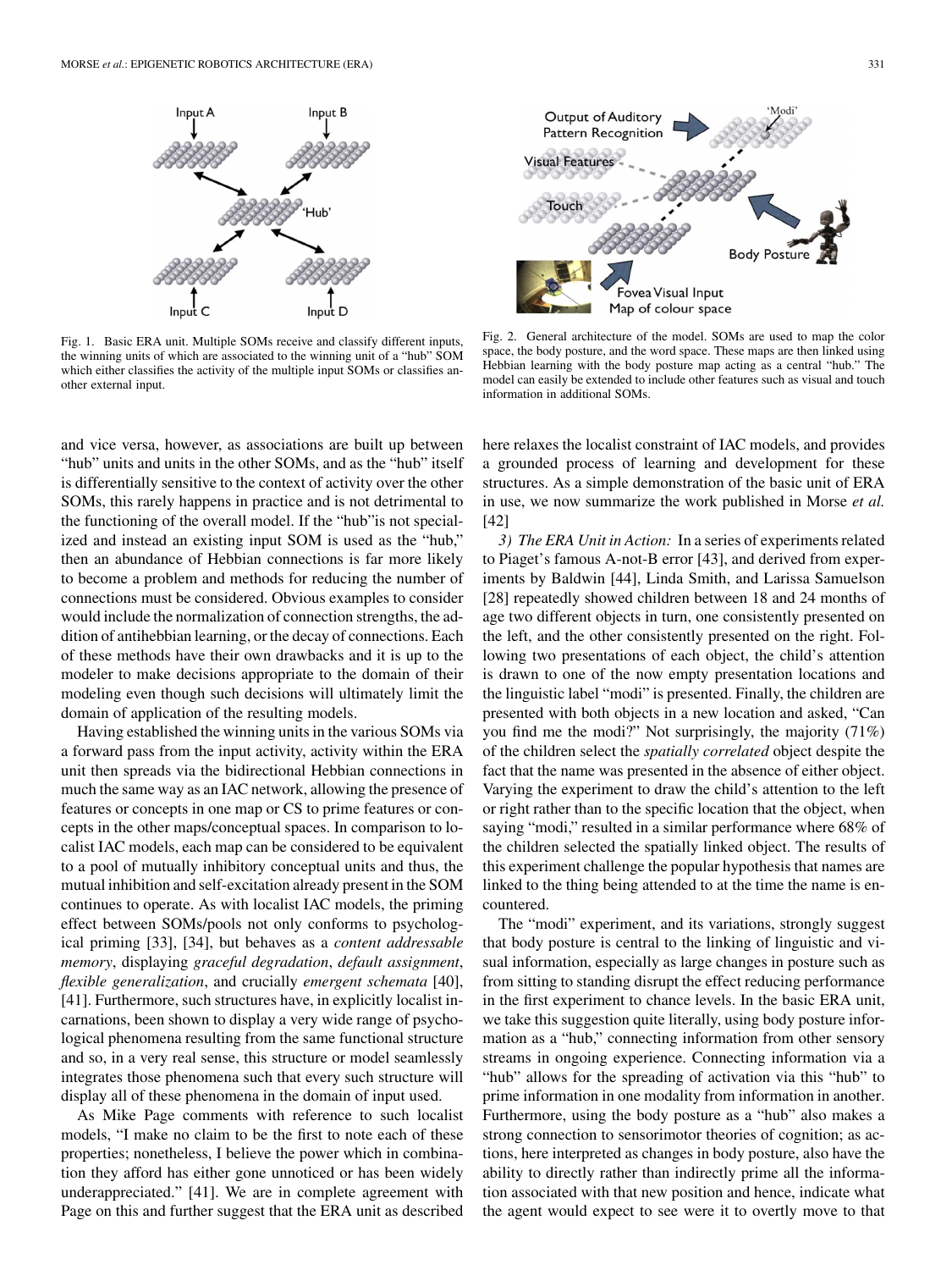

Fig. 3. Percentage of spatially linked objects selected in each experimental condition for both robot data and for the human–child data.

posture. As already discussed, such predictive abilities are the foundation of sensorimotor theories.

For this demonstration, we use the humanoid robotic platform iCub, an open source platform which has been recently developed as a benchmark platform for cognitive robotics experiments [45]. It has 53 degrees of freedom, allowing experiments on visual, tactile and proprioceptive perception, manipulation. and crawling. Initial iCub experiments were carried out in simulation through the open source iCub simulator [46], and then adapted and tested on the physical robot platform.

As the maps are linked together in real time based on the experiences of the robot (see Fig. 2) strong connections between objects typically encountered in particular spatial locations, and hence in similar body postures build up. Similarly, when the word "modi" is heard, it is also associated with the active body posture node at that time. Finally, at the end of the experiment, when the robot is asked to "find the modi," activity in the "modi" word node spreads to the associated posture and on to the color map node(s) associated with that posture. The result is to prime particular nodes in the color map, and the primed color is then used to filter the whole input image and the robot adjusts its posture to center its vision on the region of the image most closely matching this color.

The information linked via the body–posture hub is the result of processing visual input from the iCub robots cameras, taking the average RGB color of the foveal area and using this as an input to a 2-D SOM  $[31]$  described in  $(1)$ ,  $(2)$ , and  $(3)$ . The SOM provides pattern recognition over the input space preserving input topology while capturing the variance of the data. The body-posture "hub" similarly used the joint angles of the robot as input to another SOM. For simplicityherein, only two degrees from the head (up/down and left/right), and two degrees from the eyes (up/down and left/right) were actually used, thus the body map of the iCub robot has four inputs, each being the angle of a single joint. Finally, auditory input is abstracted as a collection of explicitly represented "words," each active only while hearing that word. In this demonstration, "words" are activated using the open source CMU Sphinx library (http://cmusphinx.org/) to provide voice processing. More detail on these experiments and a discussion of the results can be found in Morse *et al.* [42], but the main results (shown in Fig. 3) demonstrate a close fit between the data from the robot and that of children in the "modi" experiments.

By using the body posture as a central "hub" or orchestrator, the model predicts that while changes in posture (such as from sitting to standing) will disrupt the spatial naming effect, subsequent changes (such as moving back to sitting) will reinstate the effect. At the time of writing, these predictions are currently being tested in children. For comparison purposes, if the body posture was merely another input SOM and the "hub" was instead instantiated through simple SOM pattern recognition (a standard SOM with input as the x and y values of the winner in each input SOM), then changes in any input domain would be equally and weakly disruptive and the pattern of results shown in Fig. 4 would not be achieved. To give a clearer example, presentation of an object in a location is learned, however, the absence of the object and the presence of the spoken word is likely to result in a different "hub" unit winning, and so the connection between the spoken word and the visual object is lost.

## *B. The Full ERA Architecture: Hierarchies of ERA Units*

Hierarchical structures are increasingly becoming popular in neural modeling, whether processing different levels of abstraction or operating with different time constants, examples can be found throughout the recent literature (e.g., [47]–[49]). While there is no requirement that cognitive robotics must mimic the underlying biology and neuroscience of human and animal cognition, the general structure of pathways is evident in the cerebral cortex of all vertebrates, all of which share the same basic brain organization [50]. While structures in the developing cortex vary significantly, Jones and Powell's [51] study of converging pathways highlights that information from each sensory modality, arriving in different regions of cortex, follows a similar path through the cortex. By implication, this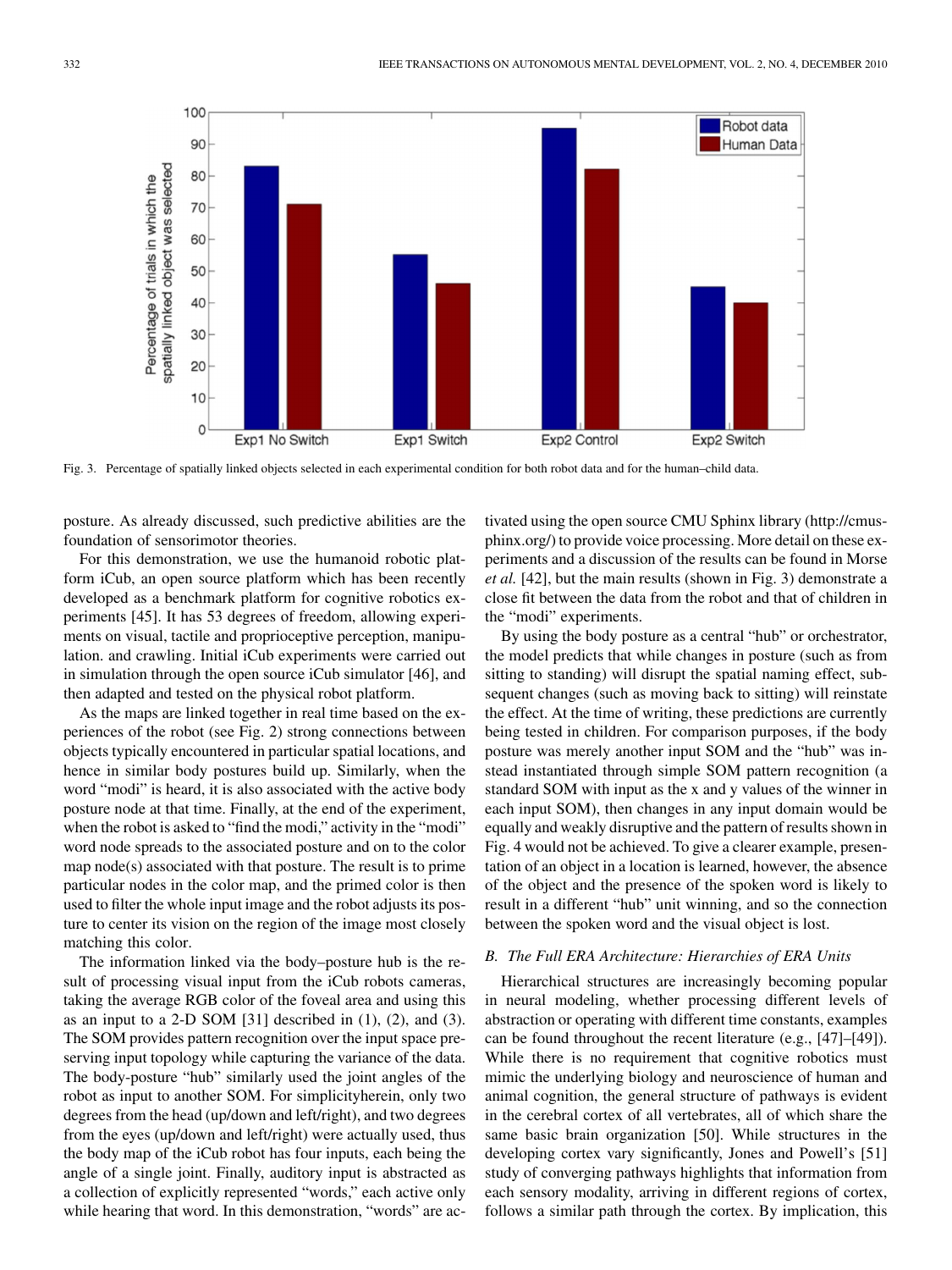

Fig. 4. Connection diagram showing the major pathways by which sensory information reaches specific regions of the rat cortex. The thickness of the connecting lines indicates the size of the projection.

would suggest that different modalities, including the motor cortex, are treated in much the same way.

Thus, sensory information is projected into different regions of cortex where it progresses through several unimodal regions (such as the visual and somatosensory cortexes shown in Fig. 4) to various polymodal regions and then onto regions associated with motor function, and finally to the motor cortex itself. Brown and Aggleton [52] provide a more detailed map of the connectivity or flow of information via major pathways, in both the macaque monkey and rat cerebral cortex, a simplified version (including fewer sensory modalities) of which is shown in Fig. 4. Many such maps of the pathways between regions exist and all such maps can form the basis of modeling with the full ERA architecture, we simply selected this one as an example.

*1) A Basic Hierarchy:* Following on from the basic ERA unit, and roughly following Hawkins and Blakeslee. [48], Swanson [53], and Downing [2], [54], each microcolumn in a unimodal input region receives topographical input from a small area of whichever sensory modality targets that region. For example, each microcolumn in a rat's somatosensory cortex may receive input from a single whisker, and each microcolumn in the input region of the visual cortex (area V1) may receive input from a small area of the retinal image. To this end, every SOM in a particular ERA unit should now only receive a small number of inputs from neighboring areas of a specific modality. Many such ERA units may be required to fully cover the input stream from one modality. As microcolumns in any one region are not significantly interconnected (other than local inhibition), then the processing of sensory input in any one ERA unit is unable to function as a detector for features distributed more widely than its input. Thus in these regions, only relatively small, specific, and fast changing (due to the movement of the body), features can be detected (to use vision as an example, blobs, line segments, orientations, gradients, and so on).

Following the example of the visual cortex, in the human brain visual input targets area V1 which can be modelled as a large number of ERA units with some overlap of the regions of visual input to which they are responsive. Major pathways then connect area V1 to V2, combining the output of several cortical microcolumns in V1 into single microcolumns in V2. This is abstractly modeled in ERA by taking the "hub" SOMs from



Fig. 5. Combining ERA units in hierarchies, a minimal example.

several ERA units in the input layer as input to "hub" SOMs in a new ERA unit in the next layer. Repeating this process through several layers allows high dimensional inputs such as images from a camera to be distributed across a large number of input layer SOMs and gradually combined through subsequent unimodal layers (see Fig. 5).

In practice, it is advantageous in unimodal regions to use the same SOM weights for each input SOM, as the same feature will then be identified as such despite changes in its position. Polymodal regions can be also constructed in much the same way by taking the output of "hubs" from ERA units operating in different modalities and combining them in new ERA units following known pathways between different brain regions, or even as a basic hierarchy ignoring biological pathways. Functionally, in the brain, each biological microcolumn or ERA unit detects and classifies features in its input, passing these feature classifications onto the next region [48]. Central to the functioning of both the real cortex and the ERA model is that while classifications of detected features flow up this hierarchy, top–down connections also project back along these pathways such that partial patterns are completed top–down providing anticipatory input based on the presence of other sensory features. This mechanism is essential to the architecture put forward here. As pathways from different sensory regions converge in polymodal regions, these regions, or ERA units, are able not only to detect multimodal features, but also to predict features in one modality based on information from another.

As an example of this bottom–up and top–down structure, though far from being a sensorimotor model, a popular and relatively successful approach to object recognition in computer vision is to generate a hierarchy of increasingly complex features; at the initial level we may find very low level features such as orientation and line detection, derived from raw image data. At the next level, these features can be combined into more complex organizations such as corners and edges, and at the next, perhaps shapes like curves, squares, and so on. While features at each level can be learned in a bottom–up way from experience of the coactivation of features in the previous layer, such hierarchies also allow for top–down projection, meaning that bottom–up partial evidence for a feature, sufficiently activating that feature leads to a top–down projection, from that feature, activating or priming the missing features at the previous levels. If this process of bottom–up and top–down spreading activation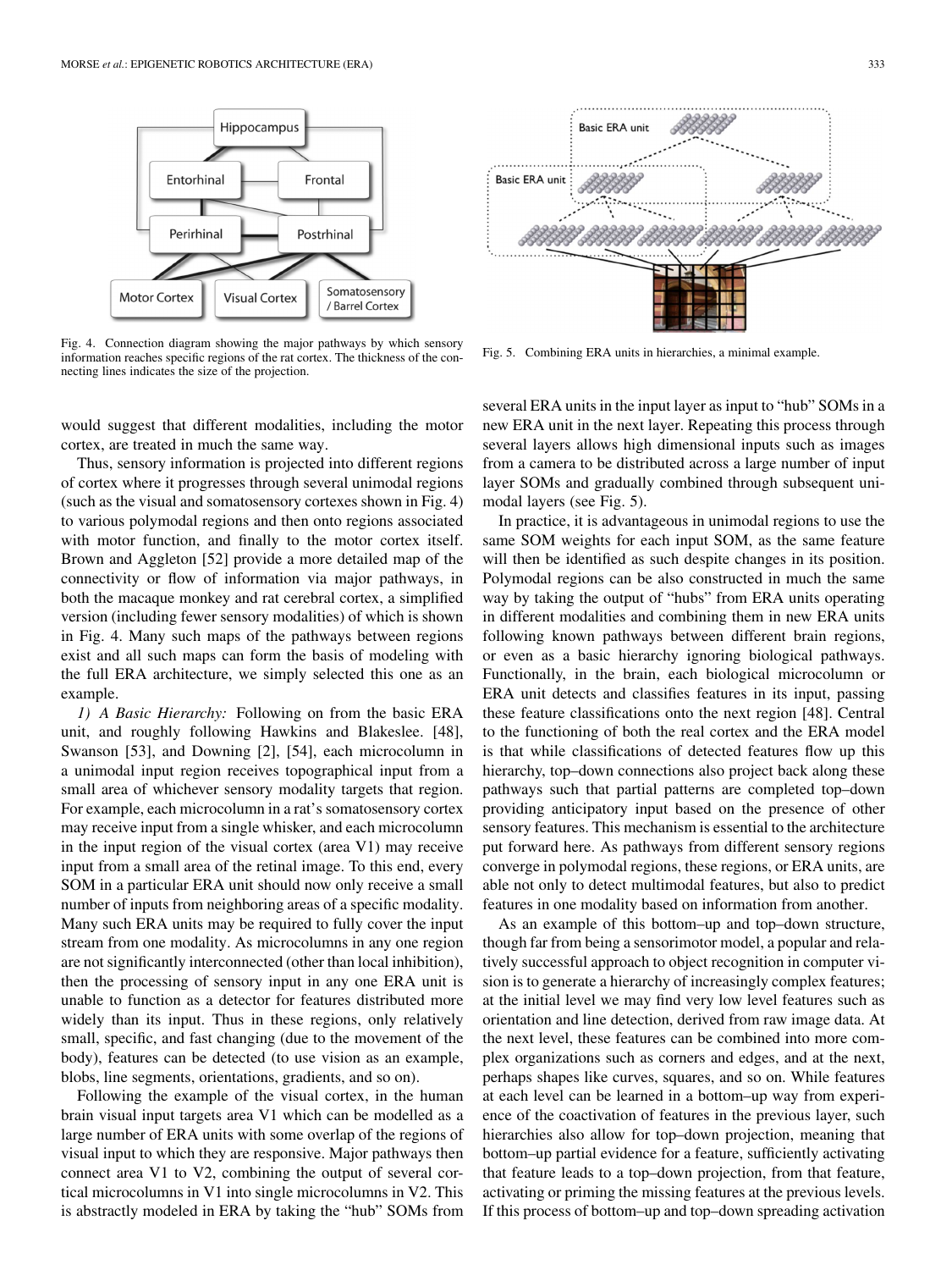is managed in an interactive activation and competition (IAC) manner [55], [56] as is the case in the ERA model then the process can be highly successful at visual scene based object recognition [57], [58]. There is a strong analogy between the workings of the ERA architecture and this kind of feature hierarchy in computer vision, though the methods of its implementation differ considerably. To avoid any confusion where we refer to a hierarchy, it is of this kind and we do not mean to imply any kind of executive control hierarchy.

This concludes the description of the ERA architecture. We now turn to a discussion of its relation to the theories introduced in the introduction, a discussion of possible extensions, and further examples of its use in cognitive robotics.

# VI. ERA IN RELATION TO THEORY

The ERA architecture whether interpreted as a set of guidelines for integration or as a specific modeling paradigm makes strong links between various theories in cognitive science and a level of modeling, especially robotic modeling, appropriate to their instantiation and integration. We begin with the relation to theory.

## *A. ERA and Constructivist Sensorimotor Theories*

The design of the ERA architecture is the result of a long lineage of models specifically aimed at instantiating theories of sensorimotor perception [3], [5], [22], [23]. At the heart of these theories is the ability to predict the future sensory consequences of actions, which ERA allows for by the spreading of activation between connected subhierarchies of sensory and motor modalities. When actions are performed they are associated with the sensory input at that time, thus any consistent consequences on sensory input become strongly associated to those motor actions. By this mechanism the covert simulation of motor actions will result in the priming of the predicted consequences of those actions. Even in a nonhierarchical form, such as the "modi" experiment discussed previously, activation in potential motor areas or in the resulting body posture acting as a hub can directly stimulate, via a spreading of activation, sensory regions as predictions of the sensory consequences of actually performing those actions. Similarly perception or recognition of any object will, again via a spreading of activation, prime specific motor areas and can itself be disrupted by competing activity in the motor cortex (resulting in primed competition). Such motor activity resulting from perception is completely compatible with the significant body of evidence of activity in the motor cortex being part of even nonmotoric perceptions.

*1) The Importance of Context:* While it is fairly easy to see how the ERA architecture can predict the sensory consequences of actions in simple and contrived scenarios, a more complex account of the dynamics of ERA models is required for a more general account of sensorimotor perception. The first step is to consider the strong analogy between the basic ERA unit and connectionist IAC models. The mutual inhibition implied in the winner-takes-all execution of each SOM is analogous to the mutual inhibition explicitly implemented in each pool within an IAC network (see Fig. 6). Once a subset of the localist nodes in the IAC network are activated, this activity spread via the posi-



Fig. 6. Comparison between the basic ERA unit (left) and a localist IAC model (right). In the IAC model each node has a localist interpretation and inhibitory connections to other nodes in the same pool (represented by circles).

tive connections to nodes in the hub (which are also competing via inhibition) and from there to other localist nodes.

The network will eventually relax or settle into a locally optimal state satisfying as many relations as possible, with higher priority given to the stronger relations. Such a process is called "relaxing to a solution" or "relaxing to an interpretation," and always moves from a state satisfying fewer relations to a state satisfying more relations [59], or remains in a stable state with bias toward satisfying the input conditions. While IAC networks do not capture the learning aspects of schemata, the behavior of this structure does seem to capture the way our learned knowledge manifests in behavioral dispositions. Thus such structures provide an insight into a possible dynamics that is able to account for many aspects of cognition [32], [34], [41].

In comparing the two networks, the ERA unit implements exactly the same structure and dynamics as the IAC model, though with a relaxed requirement for the localist interpretability of each SOM node. Furthermore, the structure of the ERA unit is learned from the networks experience and so entities are grounded in whatever data stream is input to the network. By exhibiting the same context sensitivity, default assignment, and generalization properties as an IAC network, we can now see that the sensorimotor predictions of the ERA unit will equally be sensitive to context.

*2) The Importance of Abstraction:* Having considered the dynamics of the individual ERA units, we must now consider the importance of abstraction in sensorimotor prediction. From the perspective of object recognition, we can see that each layer of the hierarchy, by classifying combinations of the classifications of previous layers, is able to capture increasingly abstract entities. These abstractions need not all be directly related to the recognition of objects but will, in higher levels of the hierarchy, typically respond to things such as visual flow field directions, looming, and other sensorimotor effects. In combination with context sensitivity, such abstraction enables the prediction of the sensory consequences of actions with abstract general effects rather than simply relating to local object directed transformations.

# *B. Transparency and Conceptual Spaces*

Unlike many evolved dynamical systems, the transparency of ERA allows an understanding of the behavior of the architecture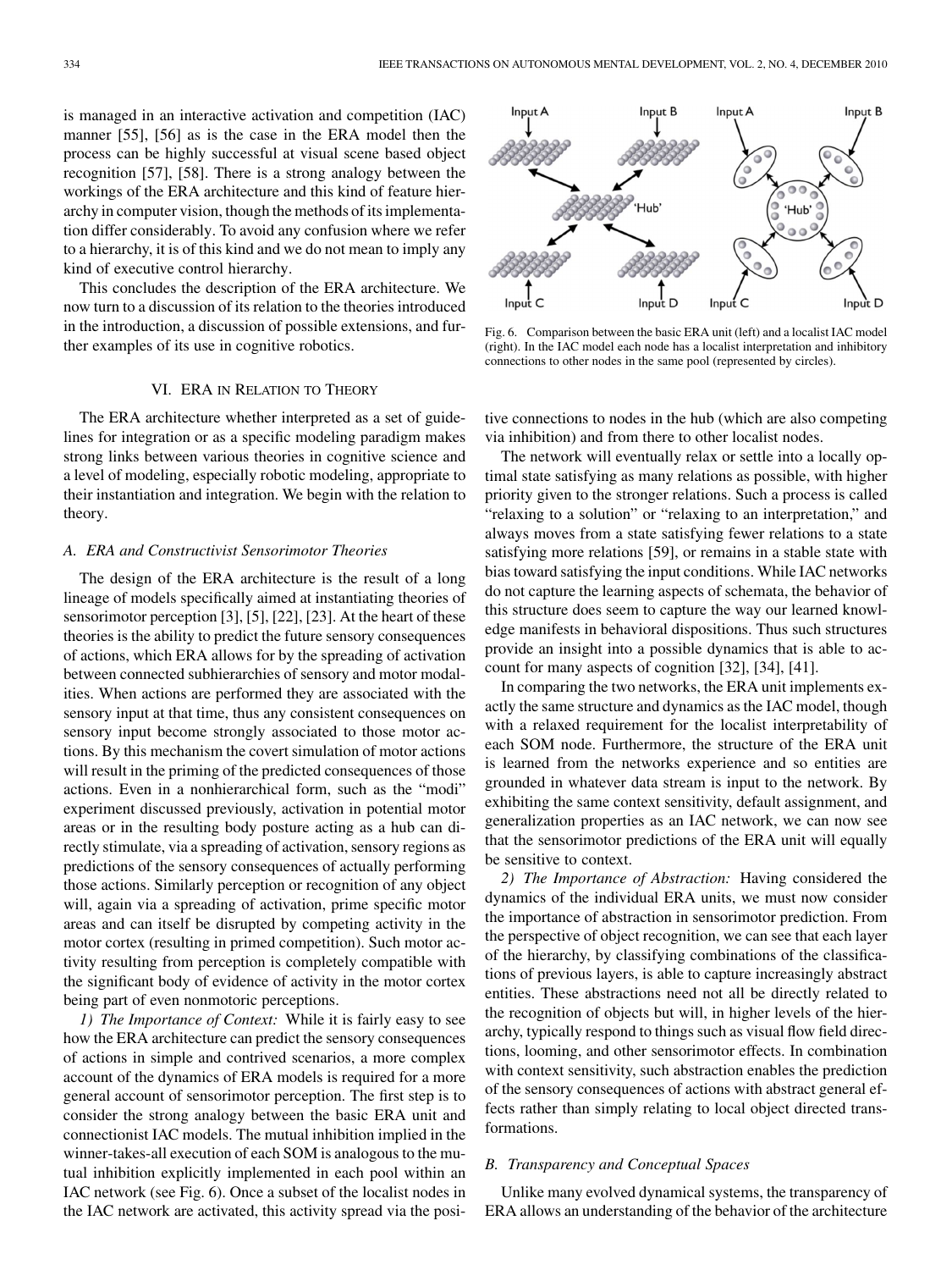in terms of concepts. As already discussed, there is similarity between the classifications of SOMs in terms of their weight space and the geometric representations of CSs, ERA goes further by also reproducing the schemata-like priming of IAC networks thereby, demonstrating the use of these concepts. Of course, the interpretability of the SOMs as conceptual will be dependant on the interpretability of the input streams driving those SOMs. For example, where red, green, and blue pixel values form the input to a SOM, it is easily interpreted as a color space. As we move up the hierarchy, increasing levels of abstraction from the raw input, some work will be needed to analyze what the concepts are that play a role in the overt behavior of the system as a whole. Nevertheless, we can still understand the behavior of an ERA architecture even without explicitly tagging the concepts it uses.

## *C. Behavior and Sensory–Sensory Relations*

So far the use of ERA to generate overt behavior in a robot has not been discussed, however, the use of priming in motor regions can easily be used to directly influence behavior. If the motor regions map something akin to the body-space used in the "modi" example, then motors can be activated to explicitly achieve those body postures. This would of course require an additional subsystem, and in some cases, such as the use of ERA to simulate potential actions and their consequences this may not be desirable. Decisions on how to direct overt behavior will be both dependant on the tasks it is being used to model and on the specific motor system and representation used. In some cases, it may also be beneficial to provide copies of the actual motor signals rather than a body-space thereby separating proprioceptive and motoric modalities.

ERA also goes beyond pure sensorimotor relations interpreted as the prediction of sensory input following motor actions, by allowing for sensory–sensory predictions. As an example, on seeing part of a car (say partially occluded) the system should be able to predict the sensory activity of the whole car including the occluded part following the spread of activation between the previously associated subparts of the car.

## *D. Development and Habituation*

As an architecture that continuously learns, ERA models also display a developmental trajectory whereby new experiences scaffold new behavioral abilities. However, it is necessary to provide some initial behaviors to kick-start the exploration required in order to generate experience from which to learn. Such initial behavior could take the form of random exploration (perhaps implemented by adding weak noise to the motor regions), innate reactive responses, or could be guided by human–robot social interaction through various methods. One simple example would be to add an attention mechanism causing the robot to look at moving or changing objects in the visual field (as was used in the "modi" experiment).

Goal directed behavior is another aspect of the system that must be carefully designed in relation to what you want your ERA based models to do. One possibility is to include a reward modality of input to the architecture and block the motor responses associated with poor rewards, or use it to bias the dynamics of the ERA model toward rewarding states. This aspect of modeling with the ERA architecture has not been significantly explored yet and further work is required to explore and find satisfactory methods of achieving goal directed behavior. Care must be taken to provide appropriate initial experience for any ERA model as habit formation can quickly produce self-reinforcing repetitive behaviors. Nevertheless, habit formation is a property of human cognition, and is therefore not seen as a drawback of ERA-based models.

## VII. EXTENSIONS TO ERA

The ERA architecture as described is intended to form a set of modeling guidelines and methodologies for modeling in epigenetic robotics, and though we provide a formal implementation, we do not wish to overly constrain models. As such we anticipate many variations and extensions following the basic principles of operation that we have outlined. As an example of one potential variation and extension, we now summarize the use of reservoir systems as input filters and their relation to the biology of the cortex.

The cerebral cortex is evident early in embryonic development (from the five-vesicle stage) from which point its sheet-like growth in mammals is tremendous, leading to gyri, separated by sulci (folds caused by the skull restricting growth). While the extent of this folding varies in different species, regionalization of the cerebral cortex somewhat based upon these gyri is generally agreed upon. In adult human brains, different regions of cortex are associated with different functions though as Karmiloff-Smith *et al.* [20], [60], [61] has shown with extensive functional magnetic resonance imaging (fMRI) work, many functions such as language are globally processed in young children and gradually become locally processed by adulthood. For other regions, function is determined by connection to particular sensory modalities, for example the visual cortex is present very early and develops visual functionality quickly during normal development. However, as Sharma *et al.* [21] have shown, cutting the optic and auditory nerves and crossing them over in infant ferrets leads not only to relatively normal sight and hearing, but also the development of structures only ever normally present in the visual cortex, developing in the auditory cortex instead. ERA models would also display similar plasticity as each modality is processed in much the same way, but the resulting cognitive structure depends entirely on the associations based upon relationships present in the input streams. While this example is rather extreme, evidence of the plasticity of the cortex and its ability to reorganize both functionally and structurally following changes in input are persistent throughout the neuroscience literature. The general conclusion is that the brain is not like a Swiss army knife with functional modules genetically prespecified to emerge at certain stages of development, but rather that its structure is developmentally contingent upon its interactions with the world [15], [16].

Focusing at a different scale, and again following Swanson [53], the neocortex consists of the same number of layers throughout, six layers in both humans and rats while phylogenetically older parts of the cerebral cortex, such as the hippocampus only have three layers. In rats, as in humans, the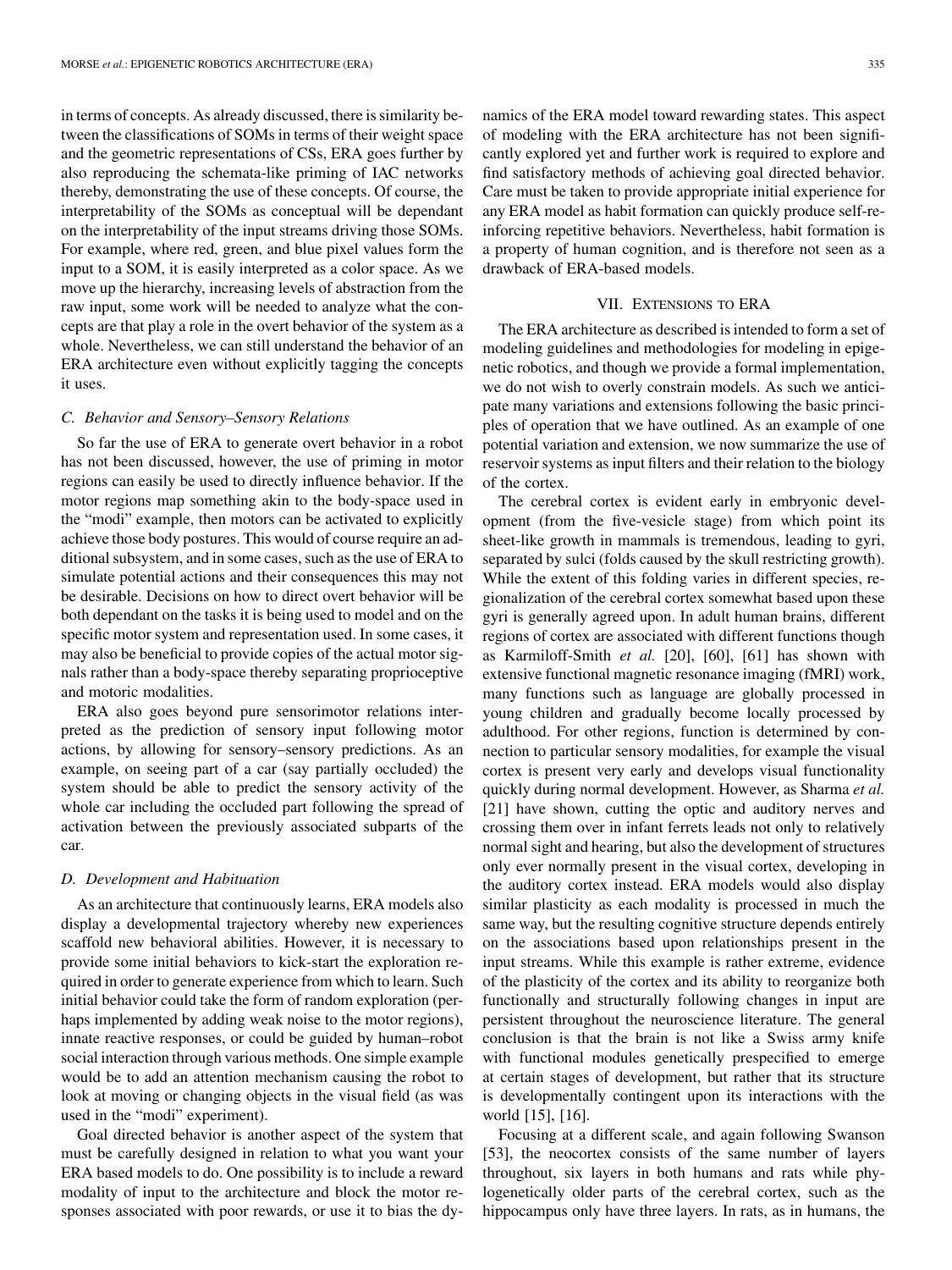first (outer) layer of the neocortex consists mainly of wiring and has relatively few cell bodies, layer 2 and 3 typically contain small pyramidal neurons which project to other cortical regions in the same and different hemispheres respectively. Layer 4 consists mainly of granule cells which form local circuits, while layers 5 and 6 contain larger pyramidal neurons typically projecting descending connections to the brainstem, thalamus, and spinal cord, as well as to the motor system broadly defined. The precise makeup of these layers in terms of the density of cell bodies in each layer varies considerably in different regions of cortex. Projections to the thalamus from the cerebral cortex are reciprocal (thalamocortical loops) and topographically arranged. Other topographic loops exist between much of the cortex and other brain areas such as the basal ganglion which is hypothesized to be a centre for action selection [50], [62].

Following Mountcastle [63], the layered cortex is also vertically differentiated into cortical microcolumns, each consisting of between 10 and 100 000 cells. Microcolumns in rat somatosensory cortex typically consist of around 100 neurons [64], [65]. Lateral connectivity between columns is typically inhibitory and local while excitatory connectivity via layer 1 or via connectivity below layer 6 is typically between columns in different regions of cortex, or descending projections to subcortical areas of the brain and brain stem. For many, the cortical microcolumn is viewed as the basic computational unit of the cortex and accordingly provides the basis for our cortical model [48], [53], [63].

# *A. Abstract modeling of the Cortical Microcolumn*

One of the major limitations of the ERA architecture is its poor ability to capture temporal and nonlinear relationships, which can be crucial to accurate prediction and behavior production. To address this shortcoming, and in relation to the underlying biology of the neocortex, dynamic reservoirs can be used as input-filters to some or even all of the SOMs in an ERA architecture.

Claiming that dynamic reservoirs are models of cortical microcolumns generally causes some concern to neuroscientists. For this reason, we must make it absolutely explicit that our aim here is not to mimic the specific circuitry and make up of cortical microcolumns, but rather to abstractly capture the following properties:

- cortical microcolumns are nonchaotic;
- cortical microcolumns do not display stable attractor dynamics (their activity quickly decays on cessation of input);
- input size to cortical microcolumns is sparse relative to the size of the microcolumn;
- the state space achieved by an active "firing" microcolumn is large and sensitive to its input [64], [65].

These properties of biological cortical microcolumns have very useful computational implications; first, by making highly nonlinear features linearly separable (much as a kernel warping function does in a support vector machine), and second, by acting as a fading memory [66]. These properties and the computational advantages they imbue are well documented in the reservoir computation literature for both the liquid state machines and echo state networks (ESN) [67]. As a starting point then, we use the ESN as a simple and very abstract model of a cortical microcolumn. The ESN we use is a discrete time neural network derived from a random weights matrix typically populated with 30% connectivity and adjusted so as to have a spectral radius  $\langle 1, i.e., |\lambda_{\text{max}}| \langle 1, \text{ where } \lambda_{\text{max}} \rangle$  is the eigenvalue of  $w$  which has the largest absolute value, this typically ensures that the resulting neural network implements a single null point attractor and so its dynamics are always input driven. The reservoir is then cycled according to the following standard equations.

The net input activity of discrete ESN

$$
a_j = \sum y_i w_{ij} + i_i.
$$
 (5)

The output activity of a discrete ESN

$$
y_j = \tanh(a_j). \tag{6}
$$

All inputs to the ESN use the same update rules via a similar random weights matrix generated with 30% connectivity. As the output of a cortical microcolumn is hypothesized to be a classification of its input [48], yet a readerless ESN has no output. In using ESN's as input filters, their entire state should then be passed as input to the connected SOM (which should be significantly larger than the ESN), thus the SOM classifications are no longer interpretable as a conceptual space, classifying rather the region of state space in which the input filter ESN is currently in. Despite the lack of easy interpretation in terms of concepts, the same dynamics will follow as is found in the nonextended ERA architecture and so by analogy the resulting behavior of the system will remain predictable and transparent.

One of the problems with a reservoir systems approach is that because networks are randomly initialized, one can never know in advance if a particular random instantiation will be good as solving the problems you are interested in. Both Jaeger and Maass suggest that if you find a reservoir system unable to solve the problem you are interested in then you can either make larger reservoir systems (containing a greater range of dynamics hopefully more suited to your task), or alternatively you could evolve your reservoir in order to find one that is suited to your task [67], [68]. These suggestions are, however, unsatisfactory for two different reasons; first, evolving the reservoir would go against the idea of having a general purpose structure able to help solve (by linearising) a wide range of problems. Second, while making larger and larger reservoirs clearly does work, it would seem to be biologically implausible beyond some range of parameters. If reservoir dynamics are present in cortical microcolumns, as we and others suggest, then the size of a reservoir should not exceed the size of a cortical microcolumn. It should be noted here that the size of cortical microcolumns (in terms of the number of neurons) does indeed vary considerably in different regions of the mammalian brain with some microcolumns containing in excess of 1000 neurons [53]. So we can still have quite large microcircuits, but there is clearly an upper limit implied here. An alternative solution to the problem of finding a reservoir that produces the right kind of dynamics for your particular problem, whatever that problem may be is to use a network of reservoirs predicting each other's activity, and this is precisely what we think the cortex is doing.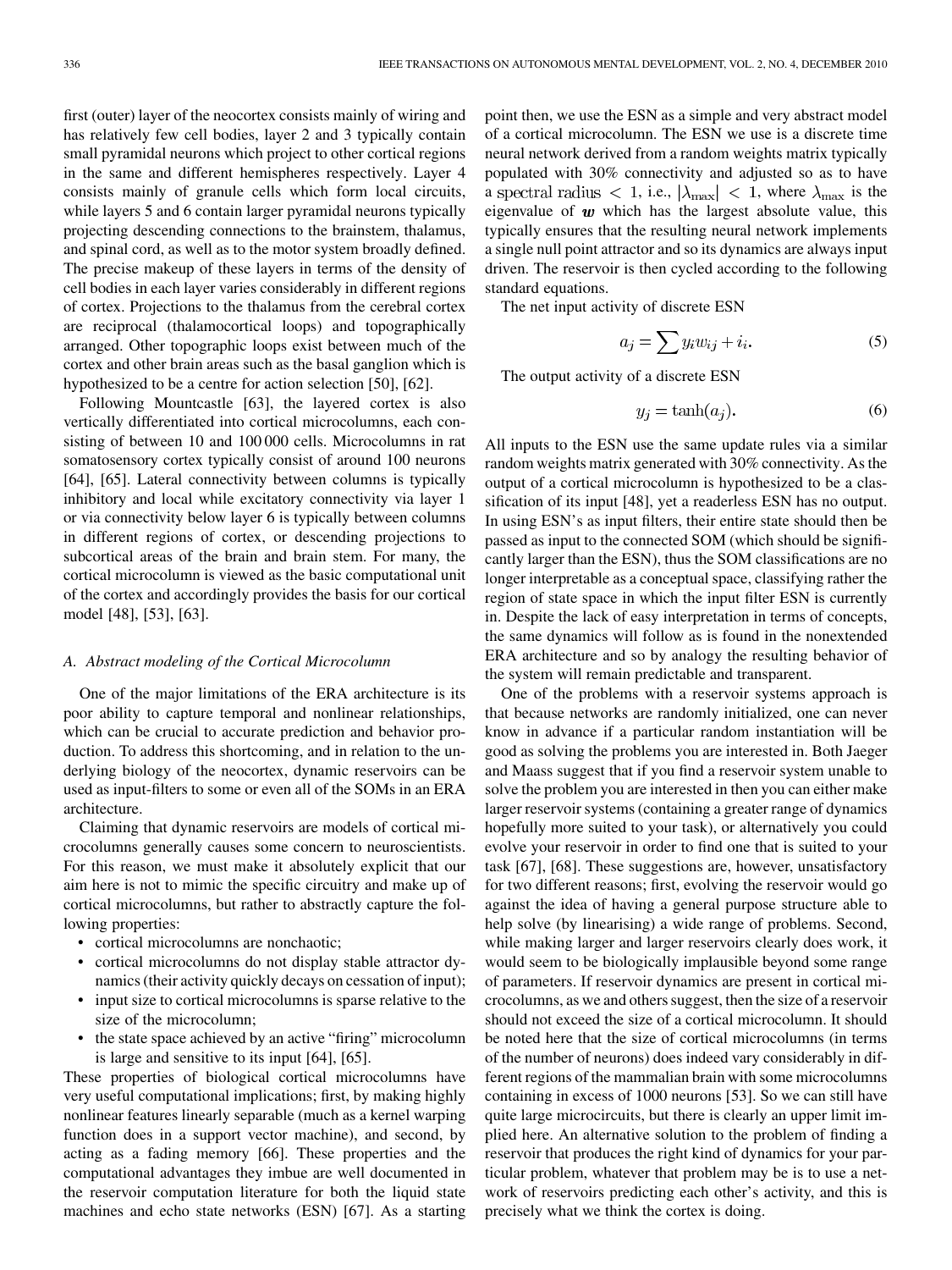

Fig. 7. Abstract model of a cortical microcircuit. Input perturbs an ESN reservoir, which is then read by a SOM. The SOM also provides an input to the ESN and the location of the winning SOM unit in SOM space is provided as the output of the unit.

Our solution to this problem rests on the use of feedback into a reservoir, achieved by the addition of echo state networks to the SOMs already present in ERA as shown in Fig. 7. As Jaeger and Maass have both demonstrated, feeding back the response of a trained readout as an input to reservoir typically enhances the ability of the resulting network to accurately perform the readout, and further allows for a reciprocal relationship between the inputs and readouts of that reservoir. For example, Jaeger [67] demonstrated that a readout trained to produce a value consistent with the frequency of an input, where feedback (both from reservoir to input, and from readout to reservoir) was used, was also able to produce a sign wave of the appropriate frequency in the input by clamping the value of the readout. In Morse *et al.* [69], we provide a detailed analysis of the effect of an external feedback signal and show that inputs that generally correlate with some (presumably nonlinear) feature of the input enhance the networks ability to detect such input features. We have also shown that such feedback reduces the detection of nonprimed features and so results in sustained inattentional blindness being displayed by the model. Used within an ERA architecture, the top–down feedback provides precisely this signal, focusing the ESN input filter appropriately to detect anticipated features of whatever input stream is driving the reservoir.

## VIII. CONCLUSION

The ERA architecture as presented here forms a set of guidelines for the integration of SOM based modeling efforts into a system both capable of exhibiting a wide range of psychological effects and, at least in its nonextended version, one that operates transparently with concepts. Such transparency makes it relatively easy to extend the architecture with the integration of other systems beyond the current scope of ERA. What we believe we have achieved is an approach to modeling that can scale up beyond simple scenarios, is general in that it is not tailored to specific domains and tasks, and displays an ongoing developmental trajectory. Clearly, much of this remains to be demonstrated in future work and, equally clearly, there are limitations in the extent to which ERA satisfies each of these goals. Nevertheless, such an approach to modeling not only makes connections to a wide range of theories in the constructivist and sensorimotor paradigms, but demonstrates a simple method of the integration of many psychological phenomena, including development, within a single model. The basic architecture and variations thereof have already be used to demonstrate various phenomena which we have not discussed herein, examples include conditioned learning [70], various forms of priming, the relation between movement and orientation selectivity [71], sustained inattentional blindness [69], as well as the "modi" example discussed herein [42]. A great deal more work is required to further develop the ERA architecture and establish it as a modeling methodology. We therefore invite those interested to join us in our efforts to use and develop ERA further.

#### **REFERENCES**

- [1] A. Clark*, Supersizing the Mind: Embodiment, Action, and Cognitive Extension*. London, U.K.: Oxford Univ. Press, 2008.
- [2] K. L. Downing, "Neuroscientific implications for situated and embodied artificial intelligence," *Connect. Sci.*, vol. 19, no. 1, pp. 75–104, 2007.
- [3] V. Gallese and G. Lakoff, "The brain's concepts: The role of the sensory-motor system in reason and language," *Cogn. Neuropsychol.*, vol. 22, pp. 455–479, 2005.
- [4] A. Newell, "You can't play 20 questions with nature and win: Projective comments on the papers of this symposium," in *Vis. Inform. Process.*. New York: Academic, 1973, pp. 135–183.
- [5] A. Noë*, Action in Perception*. Cambridge, Mass: MIT Press, 2004.
- [6] S. Harnad*, Symbol Grounding Problem Physica D*, vol. 42, no. 1–3, pp. 335–346, 1990.
- [7] T. Ziemke, "Rethinking grounding," *Understand. Rep. Cogn. Sci.*, pp. 177–190, 1999.
- [8] R. A. Brooks, "A robust layered control system for a mobile robot," *IEEE J. Robot. Autom.*, vol. 2, no. 1, pp. 14–23, 1986.
- [9] R. D. Beer, "Dynamical approaches to cognitive science," *Trends Cogn. Sci.*, vol. 4, no. 3, pp. 91–99, 2000.
- [10] T. Van Gelder, "The dynamical hypothesis in cognitive science," *Behav. Brain Sci.*, vol. 21, no. 5, pp. 615–628, 1998.
- [11] J. C. Bongard, "Incremental Approaches to the Combined Evolution of a Robot's Body and Brain," Ph.D. thesis, Faculty of Mathematics and Science, Univ. Zurich, Zurich, Switzerland, 2003.
- [12] R. Pfeifer, J. Bongard, and S. Grand*, How the Body Shapes the Way We Think: A New View of Intelligence*. Cambridge, MA: MIT Press, 2007.
- [13] S. Collins, A. Ruina, R. Tedrake, and M. Wisse, "Efficient bipedal robots based on passive-dynamic walkers," *Science*, vol. 307, no. 5712, p. 1082, 2005.
- [14] A. Clark and D. J. Chalmers, "The extended mind," *Analysis*, vol. 58, pp. 10–23, 1998.
- [15] S. Oyama, *Evolution's Eye: A Systems View of the Biology-Culture Divide*. Durham, NC: Duke Univ. Press, 2000.
- [16] S. Oyama*, The Ontogeny of Information: Developmental Systems and Evolution*. Durham, NC: Duke Univ. Press, 2000.
- [17] S. R. Harnad*, Categorical Perception: The Groundwork of Cognition*. Cambridge, U.K.: Cambridge Univ Press, 1990.
- [18] A. M. Glenberg and M. P. Kaschak, "Grounding language in action," *Psychonomic Bulletin Rev.*, vol. 9, no. 3, pp. 558–565, 2002.
- [19] J. Parthemore and A. F. Morse, "Reclaiming symbols: An enactive account of the inter-dependence of concepts and experience," *Pragmatic. Cogn.*, vol. 18, no. 1, 2010.
- [20] A. Karmiloff-Smith, "Why Babies' Brains Are Not Swiss Army Knives," in *Alas, Poor Darwin*, H. Rose and S. Rose, Eds. London, U.K.: Jonathan Cape, 2000, pp. 144–156.
- [21] J. Sharma, A. Angelucci, and M. Sur, "Induction of visual orientation modules in auditory cortex," *Nature*, vol. 404, pp. 841–847, 2000.
- [22] A. Noë*, Out of Our Heads*. New York: Hill & Wang, 2009.
- [23] K. O'Regan and A. Noë, "A sensorimotor account of visual perception and consciousness," *Behav. Brain Sci.*, vol. 24, pp. 939–1011, 2001.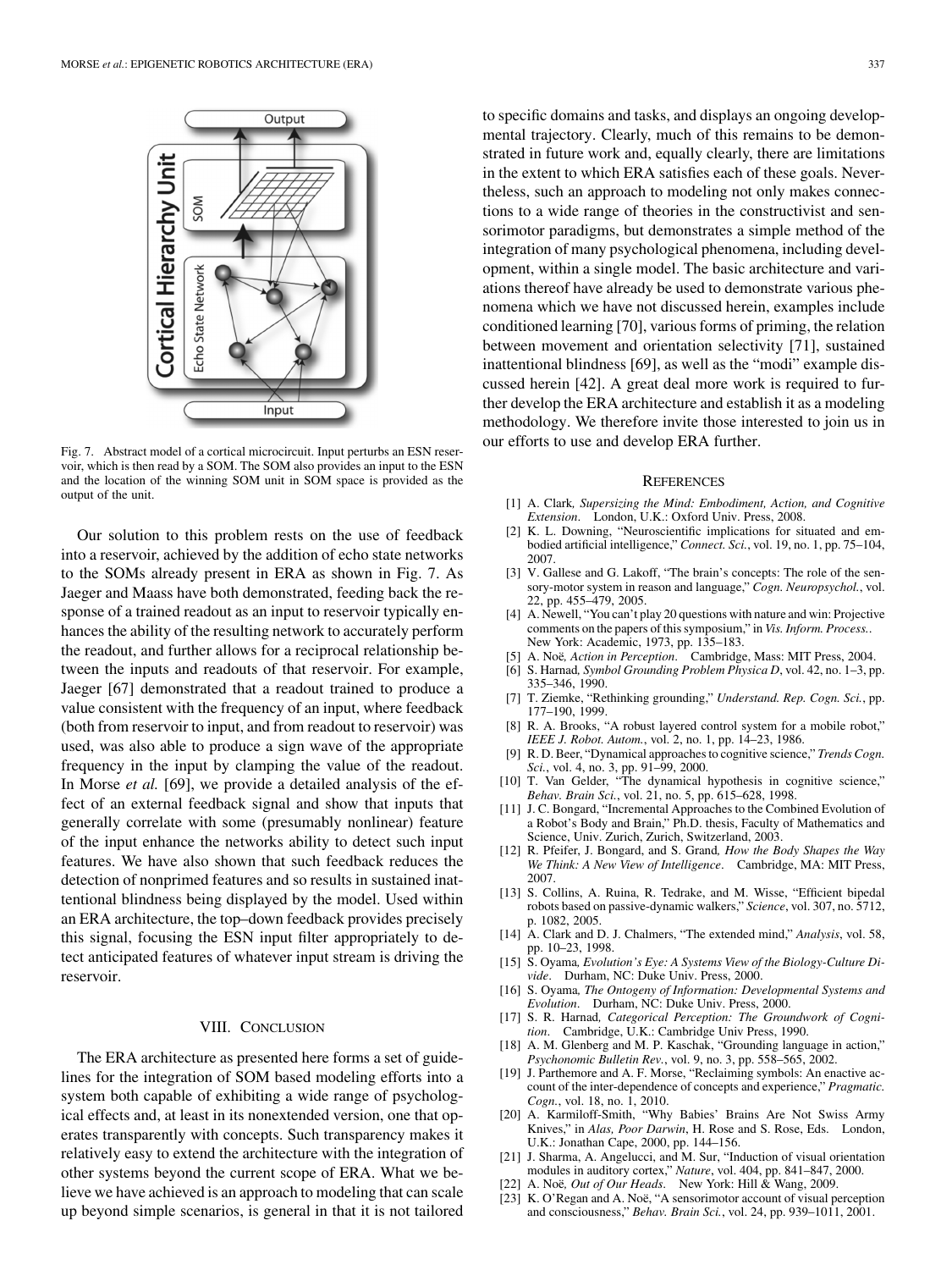- [24] J. J. Gibson*, The Ecological Approach to Visual Perception*. Boston, MA: Houghton Mifflin, 1979.
- [25] L. W. Barsalou, P. M. Niedenthal, A. K. Barbey, and J. A. Ruppert, "Social embodiment," *Psychol. Learn. Motivation: Adv. Res. Theory*, vol. 43, pp. 43–92, 2003.
- [26] F. Strack, L. L. Martin, and S. Stepper, "Inhibiting and facilitating conditions of the human smile: A nonobtrusive test of the facial feedback hypothesis," *J. Personality Social Psychol.*, vol. 54, no. 5, pp. 768–777, 1988.
- [27] M. Chen and J. A. Bargh, "Consequences of automatic evaluation: Immediate behavioral predispositions to approach or avoid the stimulus," *Personality Social Psychol. Bulletin*, vol. 25, no. 2, p. 215, 1999.
- [28] L. B. Smith and L. Samuelson, "Objects in space and mind: From reaching to words," in *Thinking Through Space: Spatial Foundations of Language and Cognition*, K. Mix, L. B. Smith, and M. Gasser, Eds. London, U.K.: Oxford Univ. Press, 2010.
- [29] P. Gärdenfors*, Conceptual Spaces: The Geometry of Thought*. Cambridge, MA: MIT Press, 2004.
- [30] E. Rosch, "On the internal structure of perceptual and semantic categories," *Cogn. Develop. Acquisition Lang.*, vol. 12, p. 308, 1973.
- [31] T. Kohonen, "The self-organizing map," *Neurocomputing*, vol. 21, no. 1–3, pp. 1–6, 1998.
- [32] V. Bruce, A. M. Burton, and I. Craw, "Modelling face recognition," *Philosoph. Trans. Roy. Soc., B, 335, 121*, vol. 128, 1992.
- [33] A. M. Burton, "Learning new faces in an interactive activation and competition model," *Vis. Cogn.*, vol. 1, no. 2, pp. 313–348, 1994.
- [34] A. M. Burton, V. Bruce, and P. J. B. Hancock, "From pixels to people: A model of familiar face recognition," *Cogn. Sci.*, vol. 23, no. 1, pp. 1–31, 1999.
- [35] G. Westerman and E. R. Miranda, "Modelling the development of mirror neurons for auditory-motor integration," *J. New Music Res.*, vol. 31, pp. 367–375, 2003.
- [36] P. Li, I. Farkas, and B. MacWhinney, "Early lexical development in a self-organizing neural network," *Neural Netw.*, vol. 17, no. 8–9, pp. 1345–1362, 2004.
- [37] P. Li, X. Zhao, and B. MacWhinney, "Dynamic self-organization and early lexical development in children," *Cogn. Sci.*, vol. 31, no. 4, pp. 581–612, 2007.
- [38] J. Mayor and K. Plunkett, "A neurocomputational account of taxanomic responding and fast mapping in early word learning," *Psychol. Rev.*, vol. 117, no. 1, pp. 1–31, 2010.
- [39] D. Caligiore, A. Borghi, D. Parisi, and G. Baldassarre, "TRoPICALS: An embodied newural-network model of experiments on compatibility effects," *Psychol. Rev.*, 2010.
- [40] A. Clark*, Microcognition: Philosophy, Cognitive Science, and Parallel Distributed Processing*. Cambridge, MA: MIT Press, 1991.
- [41] M. Page, "Connectionist modelling in psychology: A localist manifesto," *Behav. Brain Sci.*, vol. 23, no. 04, pp. 443–467, 2001.
- [42] A. F. Morse, T. Belpaeme, A. Cangelosi, and L. B. Smith, "Thinking with your body: Modelling spatial biases in categorization using a real humanoid robot," in *32nd Annu. Conf. Cogn. Sci. Soc.*, Portland, OR, 2010.
- [43] J. Piaget*, The Origins of Intelligence in Children*. New York: Norton, 1963.
- [44] D. A. Baldwin, "Early referential understanding: Infant's ability to recognize referential acts for what they are," *Develop. Psychol.*, vol. 29, pp. 832–843, 1993.
- [45] G. Metta, G. Sandini, D. Vernon, L. Natale, and F. Nori, "The iCub humanoid robot: An open platform for research in embodied cognition," in *Proc. IEEE Workshop Perform. Metrics Intell. Syst.*, Washington, DC, 2008.
- [46] V. Tikhanoff, A. Cangelosi, P. Fitzpatrick, G. Metta, L. Natale, and F. Nori, "An open-source simulator for cognitive robotics research: The prototype of the icub humanoid robot simulator," in *Proc. IEEE Workshop Perform. Metrics Intell. Syst.*, Washington, D. C., 2008.
- [47] M. J. Frank, L. C. Seeberger, and R. C. O'Reilly, "By carrot or by stick: Cognitive reinforcement learning in Parkinsonism," *Science*, vol. 306, no. 5703, p. 1940, 2004.
- [48] J. Hawkins and S. Blakeslee*, On Intelligence*. New York: Times Books, 2004.
- [49] J. Tani, "On the interactions between top-down anticipation and bottom-up regression," *Frontiers Neurorobot.*, vol. 1, 2007.
- [50] T. J. Prescott, "Forced moves or good tricks in design space? Landmarks in the evolution of neural mechanisms for action selection," *Adapt. Behav.*, vol. 15, pp. 9–31, 2007.
- [51] E. G. Jones and T. P. S. Powell, "An anatomical study of converging sensory pathways within the cerebral cortex of the monkey," *J. Anatomy*, vol. 93, pp. 793–820, 1970.
- [52] M. W. Brown and J. P. Aggleton, "Recognition memory: What are the roles of the perirhinal cortex and hippocampus?," *Nature Rev. Neurosci.*, vol. 2, pp. 51–61, 2001.
- [53] L. W. Swanson*, Brain Arch.Understanding the Basic Plan*. London, U.K.: Oxford Univ. Press, 2003.
- [54] K. L. Downing, "Predictive models in the brain," *Connect. Sci.*, 2008.
- [55] J. L. McClelland and D. E. Rumelhart, "An interactive activation model of context effects in letter perception: Part 1. An account of basic findings," *Psychol. Rev.*, vol. 88, p. 375407, 1981.
- [56] J. L. McClelland, D. E. Rumelhart, and T. P. R. Group*, Parallel Distributed Processing: Psychological and Biological Models*. Cambridge, MA: MIT Press, 1986.
- [57] S. Fidler, G. Berginc, and A. Leonardis, "Hierarchical statistical learning of generic parts of object structure," in *Proc. IEEE Conf. Comput. Vis. Pattern Recogn.*, New York, 2006.
- [58] S. Fidler and A. Leonardis, "Towards scalable representations of object categories: Learning a hierarchy of parts," in *Proc. IEEE Conf. Comput. Vis. Pattern Recogn.*, Minneapolis, MN, 2007.
- [59] J. J. Hopfield, "Neural networks and physical systems with emergent collective computational abilities," *Proc. Nat. Acad. Sci.*, vol. 79, no. 8, p. 2554, 1982.
- [60] A. Karmiloff-Smith, "Development itself is the key to understanding developmental disorders," *Trends Cogn. Sci.*, vol. 2, no. 10, pp. 389–398, 1998.
- [61] A. Karmiloff-Smith, J. H. Brown, S. Grice, and S. Paterson, "Dethroning the myth: Cognitive dissociations and innate modularity in Williams syndrome," *Develop. Neuropsychol.*, vol. 23, no. 1&2, pp. 227–242, 2003.
- [62] M. D. Humphries, R. D. Stewart, and K. N. Gurney, "A physiologically plausible model of action selection and oscillatory activity in the basal ganglia," *J. Neurosci.*, vol. 26, no. 50, p. 12921, 2006.
- [63] V. B. Mountcastle, "An Organizing Principle for Cerebral Function: The Unit Model and the Distributed System," in *The Mindful Brain*, Edelman and Mountcastle, Eds. Cambridge, MA: MIT Press, 1978.
- [64] A. Gupta, G. Silberber, M. Toledo-Rodriguez, C. Z. Wu, Y. Wang, and H. Markram, "Organizing principles of neocortical microcircuits," *Cellular Molecular Life Sci.*, 2002.
- [65] H. Markram, Y. Wang, and M. Tsodyks, "Differential signaling via the same axon of neocortical pyramidal neurons," *Nat. Acad. Sci.*, pp. 5323–5328, 1998.
- [66] W. Maass, T. Natschlager, and H. Markram, "Real-time computing without stable states: A new framework for neural computation based on perturbations," *Neural Comput.*, vol. 14, no. 11, pp. 2531–2560, 2002.
- [67] H. Jaeger, "Tutorial on training recurrent neural networks, covering BPTT, RTRL, EKF and the 'echo state network' approach," GMD-Forschungszentrum Informationstechnik 2002.
- [68] W. Maass, T. Natschlager, and H. Markram, "A Model for Real-Time Computation in Generic Neural Microcircuits," in *Advances in Neural Information Processing Systems 15*. Cambridge, MA: MIT Press, 2003, pp. 213–220.
- [69] A. F. Morse, R. Lowe, and T. Ziemke, "Manipulating space: Modelling the role of transient dynamics in inattentional blindness," *Connect. Sci.*, vol. 21, no. 4, pp. 275–295, 2009.
- [70] A. F. Morse and M. Aktius, "Dynamic liquid association: Complex learning without implausible guidance," *Neural Netw.*, vol. 22, no. 1, pp. 875–889, 2009.
- [71] A. F. Morse and T. Ziemke, "Action, detection, and perception: A computational model of the relation between movement and orientation selectivity in the cerebral cortex," in *Proc. CogSci 2009—31st Annu. Conf. Cogn. Sci. Soc.*, Amsterdam, The Netherlands, 2009.



**Anthony F. Morse** received the D.Phil. degree from the University of Sussex, Sussex, U.K., in 2006 before working as a Postdoctoral Researcher for three years at Skovde University, Skovde, Sweden.

He is currently a Senior Research Fellow at the University of Plymouth, Plymouth, U.K., and a member of the Centre for Robotics and Neural Systems. He works on the EU FP7 project "ITALK: Integration and Transfer of Action and Language Knowledge in Robotics," a multipartner research project on action and language learning on the

humanoid robot iCub. His research interests include cognitive systems, sensorimotor perception, developmental psychology, and the challenge of putting it all together.